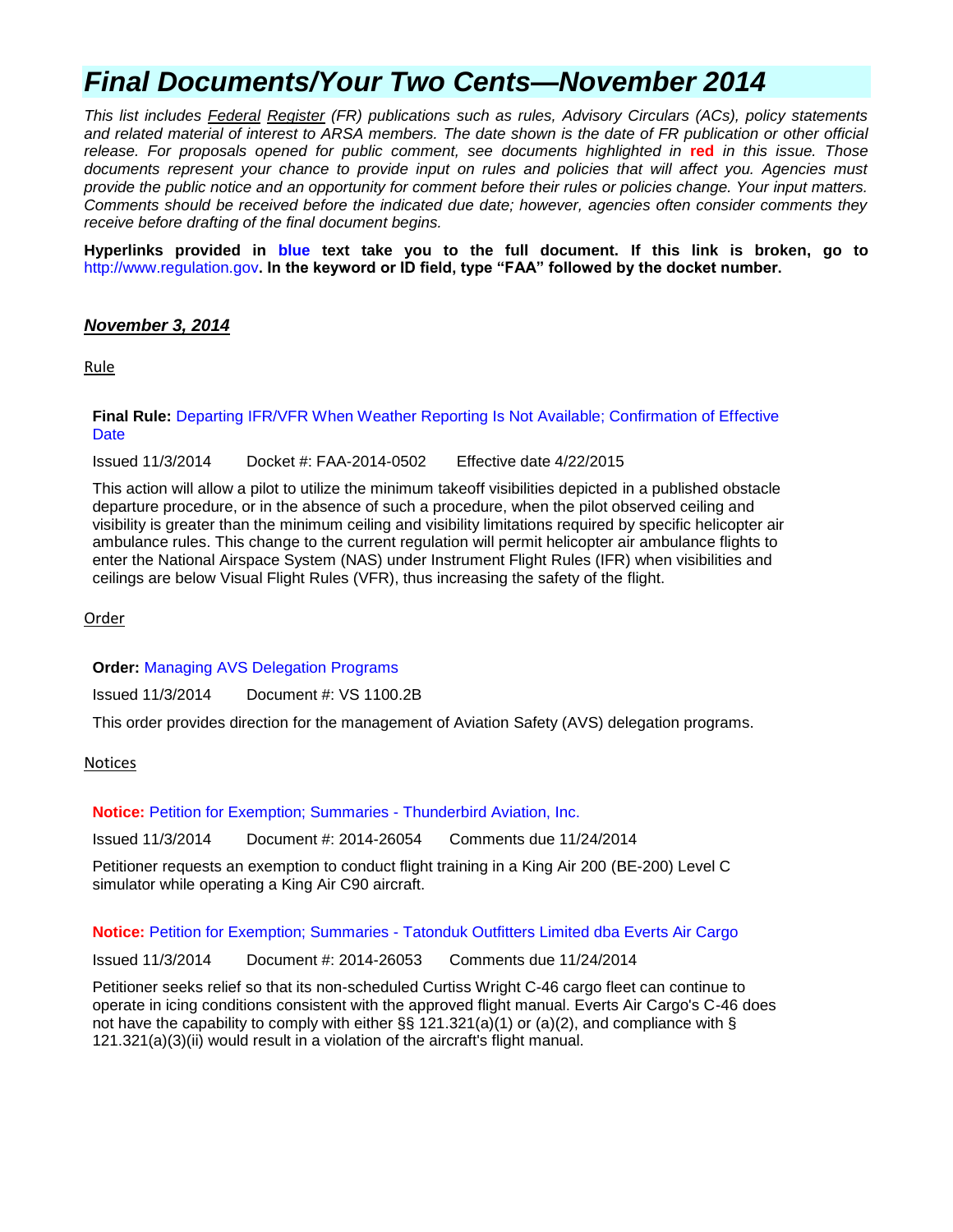Rule

**Final Rule:** [Airplane and Engine Certification Requirements in Supercooled Large Drop, Mixed](https://www.federalregister.gov/articles/2014/11/04/2014-25789/airplane-and-engine-certification-requirements-in-supercooled-large-drop-mixed-phase-and-ice-crystal)  [Phase, and Ice Crystal Icing Conditions](https://www.federalregister.gov/articles/2014/11/04/2014-25789/airplane-and-engine-certification-requirements-in-supercooled-large-drop-mixed-phase-and-ice-crystal)

Issued 11/4/2014 Docket #: FAA-2010-0636 Effective date 1/5/2015

The regulations will improve safety by addressing supercooled large drop icing conditions for transport category airplanes most affected by these icing conditions; mixed phase and ice crystal conditions for all transport category airplanes; and supercooled large drop, mixed phase, and ice crystal icing conditions for all turbojet, turbofan, and turboprop engines.

### Proposed Rule

**NPRM:** [Notice Of Availability Of Proposed Revision To Advisory Circular For Aviation Safety Action](https://www.federalregister.gov/articles/2014/11/04/2014-26212/advisory-circular-for-aviation-safety-action-program-asap)  [Program \(Asap\); Extension Of Comment Period](https://www.federalregister.gov/articles/2014/11/04/2014-26212/advisory-circular-for-aviation-safety-action-program-asap)

Issued 11/4/2014 Docket #: AC 120-66C Comments due 1/5/2015

This action extends the comment period for the Notice of availability of proposed revision to Advisory Circular for Aviation Safety Action Program (ASAP) that was published on September 5, 2014.

### Flight Standards Information Management System (FSIMS)

**FSIMS:** [Gulfstream G550, G500, G450,](http://fsims.faa.gov/PICDetail.aspx?docId=M%20G-V%20R8) and G350 Airplanes

Issued 11/7/2014

Revision 8 of the Gulfstream G550, G500, G450, and G350 Master Minimum Equipment List.

### **Notice**

**Meeting:** [Twelfth Meeting: RTCA Special Committee 227, Standards of Navigation Performance](https://www.federalregister.gov/articles/2014/11/04/2014-26269/twelfth-meeting-rtca-special-committee-227-standards-of-navigation-performance)

Meeting dates 11/17/2014 – 11/21/2014 Meeting times 9:00am – 4:30pm EST

This notice advises the public of the twelfth meeting of the RTCA Special Committee 227, Standards of Navigation Performance.

### *November 5, 2014*

### Final Policy

**Final Policy:** [Deviation to Federal Aviation Administration \(FAA\) Order 8120.23, Certificate](http://rgl.faa.gov/Regulatory_and_Guidance_Library/rgPolicy.nsf/0/F9304194BFD3C33A86257D860070D1BB?OpenDocument)  [Management of Production Approval Holders](http://rgl.faa.gov/Regulatory_and_Guidance_Library/rgPolicy.nsf/0/F9304194BFD3C33A86257D860070D1BB?OpenDocument)

Issued 11/3/2014 Policy #: AIR100-14-140-DM21

This deviation memorandum extends the deviation issued by the Aircraft Certification Service Production and Airworthiness Division (AIR-200) memorandum originally issued on December 5, 2012, and renewed through Fiscal Year (FY) 2014.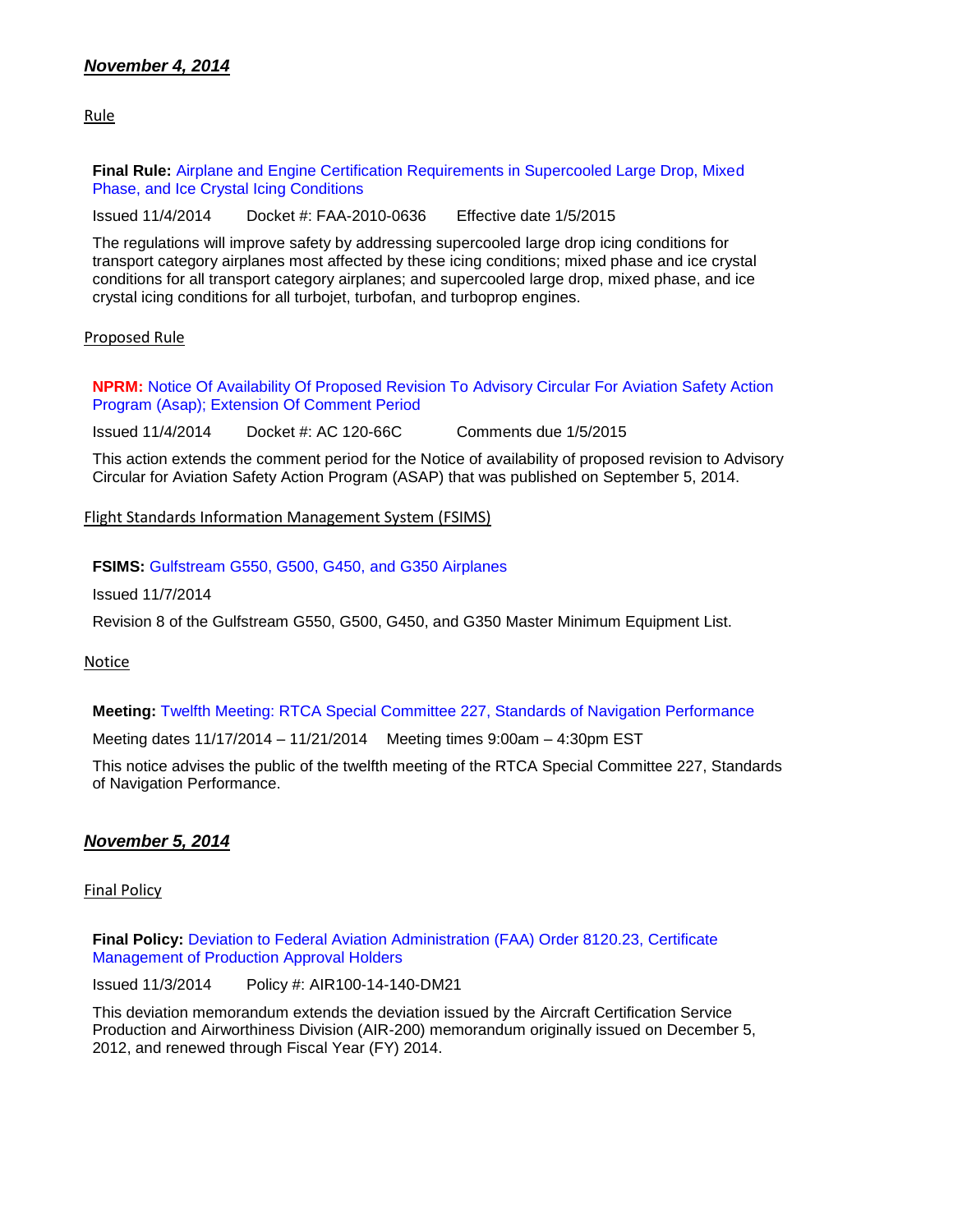### **Legal Interpretation:** [Instructor Qualifications](http://www.faa.gov/about/office_org/headquarters_offices/agc/pol_adjudication/agc200/interpretations/data/interps/2014/Underwood%20-%20(2014)%20Legal%20Interpretation.pdf)

Issued 11/3/2014 Regulation/Order #: 14 CFR part 61

This legal interpretation responds to a letter posing several questions related to instructor qualifications for providing flight training and endorsements for an initial flight instructor certificate.

Special Conditions

### **SC:** [Airbus A350-900 Airplanes](https://www.federalregister.gov/articles/2014/11/05/2014-26289/special-conditions-airbus-model-a350-900-series-airplane-flight-envelope-protection-icing-and)

Issued 11/5/2014 Docket #: FAA-2012-1207 Effective date 11/5/2014

These special conditions address novel or unusual design feature associated with flight-envelope protection in icing and non-icing conditions, that use low-speed incidence protection and an alphafloor function that automatically advances throttles whenever the airplane angle of attack reaches a predetermined value.

Special Airworthiness Information Bulletin (SAIB)

**SAIB:** [Attitude and Direction Data System; heading information errors due to maintenance practices](http://rgl.faa.gov/Regulatory_and_Guidance_Library/rgSAIB.nsf/(LookupSAIBs)/CE-15-01?OpenDocument)

Issued 11/4/2014 Document #: CE-15-01

This SAIB alerts operators and maintenance personnel of an airworthiness concern, specifically possible induced heading errors in systems using magnetic sensitive sensors such as magnetometers to provide heading information.

Notice

### **Meeting:** [Seventh Meeting: RTCA Tactical Operations Committee \(TOC\)](https://www.federalregister.gov/articles/2014/11/05/2014-26303/seventh-meeting-rtca-tactical-operations-committee-toc)

Meeting date 11/20/2014 Meeting time 9:00am – 1:00pm EST

This notice advises the public of the seventh meeting of the RTCA Tactical Operations Committee.

# *November 6, 2014*

Rules

### **AD:** [Airbus A300 B4-605R, B4-622R, F4-605R, and C4-605R Variant F Airplanes](https://www.federalregister.gov/articles/2014/11/06/2014-26356/airworthiness-directives-airbus-airplanes)

Issued 11/6/2014 Docket #: FAA-2013-1064 Effective date 12/11/2014

This AD supersedes AD 2005-23-08 and adds new repetitive ultrasonic inspections for cracks of the center wing box lower panel; and repair if necessary.

**AD:** [Airbus A330-200 Freighter, A330-200, A330-300, A340-200, A340-300, A340-500, and A340-](https://www.federalregister.gov/articles/2014/11/06/2014-24964/airworthiness-directives-airbus-airplanes) [600 Airplanes](https://www.federalregister.gov/articles/2014/11/06/2014-24964/airworthiness-directives-airbus-airplanes)

Issued M/D/YYYY Docket #: FAA-2014-0192 Effective date 12/11/2014

This AD supersedes AD 2013-10-06 and requires expanding the inspection area to 15 additional windshields' serial numbers.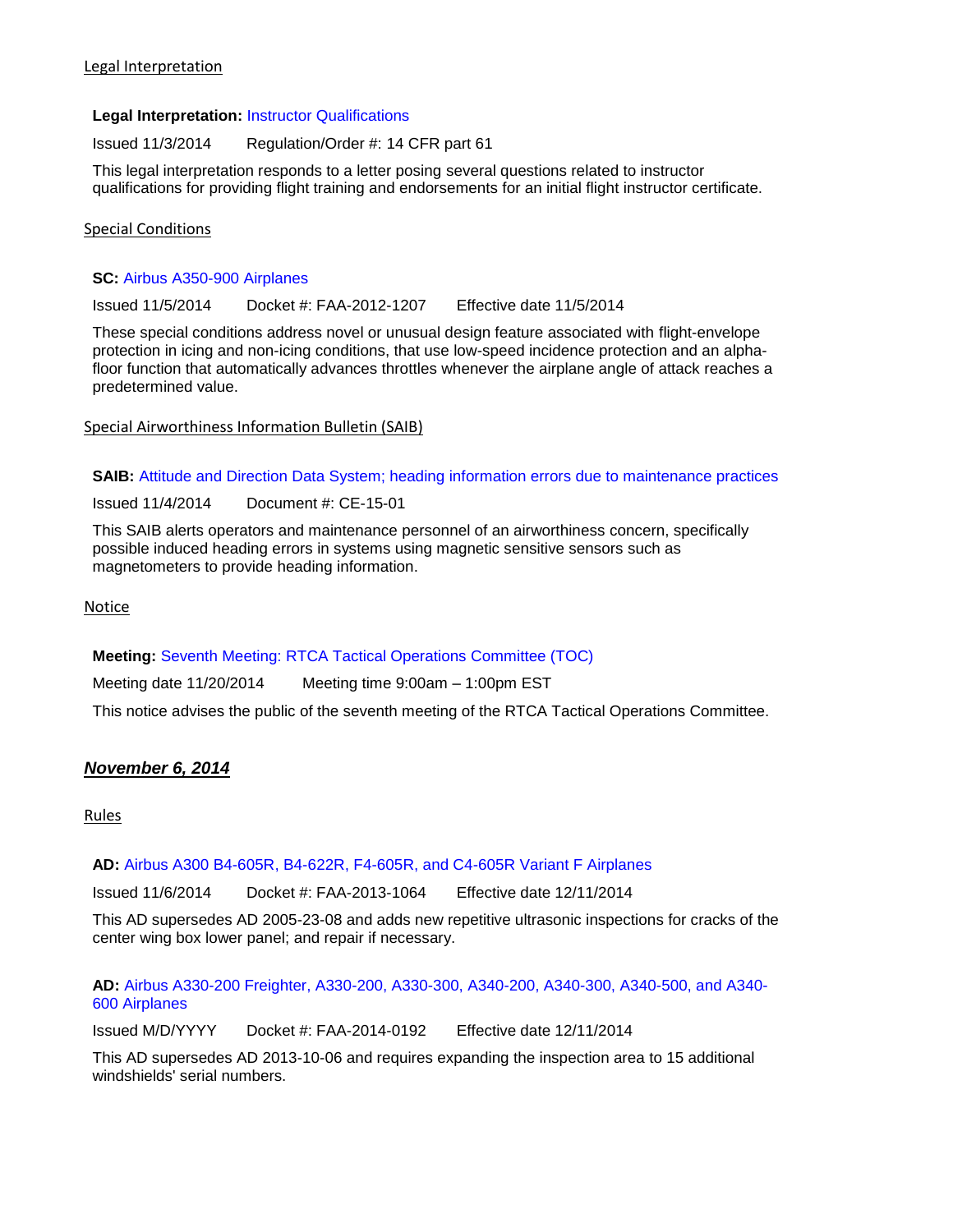#### **AD:** [Boeing DC-9-10, DC-9-20, DC-9-30, DC-9-40, and DC-9-50 Airplanes](https://www.federalregister.gov/articles/2014/11/06/2014-26331/airworthiness-directives-the-boeing-company-airplanes)

Issued 11/6/2014 Docket #: FAA-2014-0232 Effective date 12/11/2014

This AD requires repetitive inspections of the improved ventral aft pressure bulkhead tees, and replacement if necessary.

#### **AD:** [Boeing DC-9-10, DC-9-20, and DC-9-30 Airplanes](https://www.federalregister.gov/articles/2014/11/06/2014-26330/airworthiness-directives-the-boeing-company-airplanes)

Issued 11/6/2014 Docket #: FAA-2014-0288 Effective date 12/11/2014

This AD requires repetitive inspections for cracking of the improved (shot-peened) non-ventral aft pressure bulkhead tees, and replacement if necessary.

**Final Rule:** [Establishment and Amendment of Class D and E Airspace; Santa Rosa, CA](https://www.federalregister.gov/articles/2014/11/06/2014-26283/establishment-and-amendment-of-class-d-and-e-airspace-santa-rosa-ca)

Issued 11/6/2014 Docket #: FAA-2014-0305 Effective date 1/8/2015

This action establishes Class E airspace and modifies Class D and E airspace at Charles M. Schulz-Sonoma County Airport, Santa Rosa, CA.

#### Legal Interpretations

**Legal Interpretation:** [Lighting Systems for Experimental Amateur-Built Aircraft](http://www.faa.gov/about/office_org/headquarters_offices/agc/pol_adjudication/agc200/interpretations/data/interps/2014/Josephson%20-%20(2014)%20Legal%20Interpretation.pdf)

Issued 11/5/2014 Regulation #: 14 CFR §§ 91.205 and 91.319

This legal interpretation responds questions regarding the aircraft lighting systems required to operate an experimental amateur-built (E-AB) aircraft at night.

#### **Legal Interpretation:** [Complete Instructions for Continued Airworthiness in Specific Instance](http://www.faa.gov/about/office_org/headquarters_offices/agc/pol_adjudication/agc200/interpretations/data/interps/2014/Dawson-PMA-207%20NAVAIR%20-%20(2014)%20Legal%20Interpretation.pdf)

Issued 11/5/2014 Regulation #: 14 CFR § 21.50(b)

This legal interpretation responds to a letter asking whether the provisions in 14 C.F.R. § 2 l .50(b) that require design approval holders (DAH) to furnish complete Instructions for Continued Airworthiness (ICA) to the owner of each type aircraft, engine, or propeller apply to the Lockheed Martin C-l 30J aircraft operated by NAVAIR.

### **Legal Interpretation:** [Calculation of Cumulative Flight Time Limitations](http://www.faa.gov/about/office_org/headquarters_offices/agc/pol_adjudication/agc200/interpretations/data/interps/2014/Wykoff-ALPA%20-%20(2014)%20Legal%20Interpretation.pdf)

Issued 11/5/2014 Regulation #: 14 CFR § 117.23(a)

This legal interpretation responds to a request for an interpretation of 14 C.F.R. § 117.23(a) as it relates to applying the limitations in§ 117.23 to "all flying by flightcrew members on behalf of any certificate holder or 91K Program Manager during the applicable periods."

#### Flight Standards Information Management System (FSIMS)

### **FSIMS:** [Embraer EMB-135 and EMB-145](http://fsims.faa.gov/PICDetail.aspx?docId=M%20EMB-135_145%20R16b)

Issued 11/10/2014

Revision 16b of the Embraer EMB-135 and EMB-145, Commercial Designations: ERJ-135, ERJ-140, ERJ-145, Legacy 600 and Legacy 650 Master Minimum Equipment List.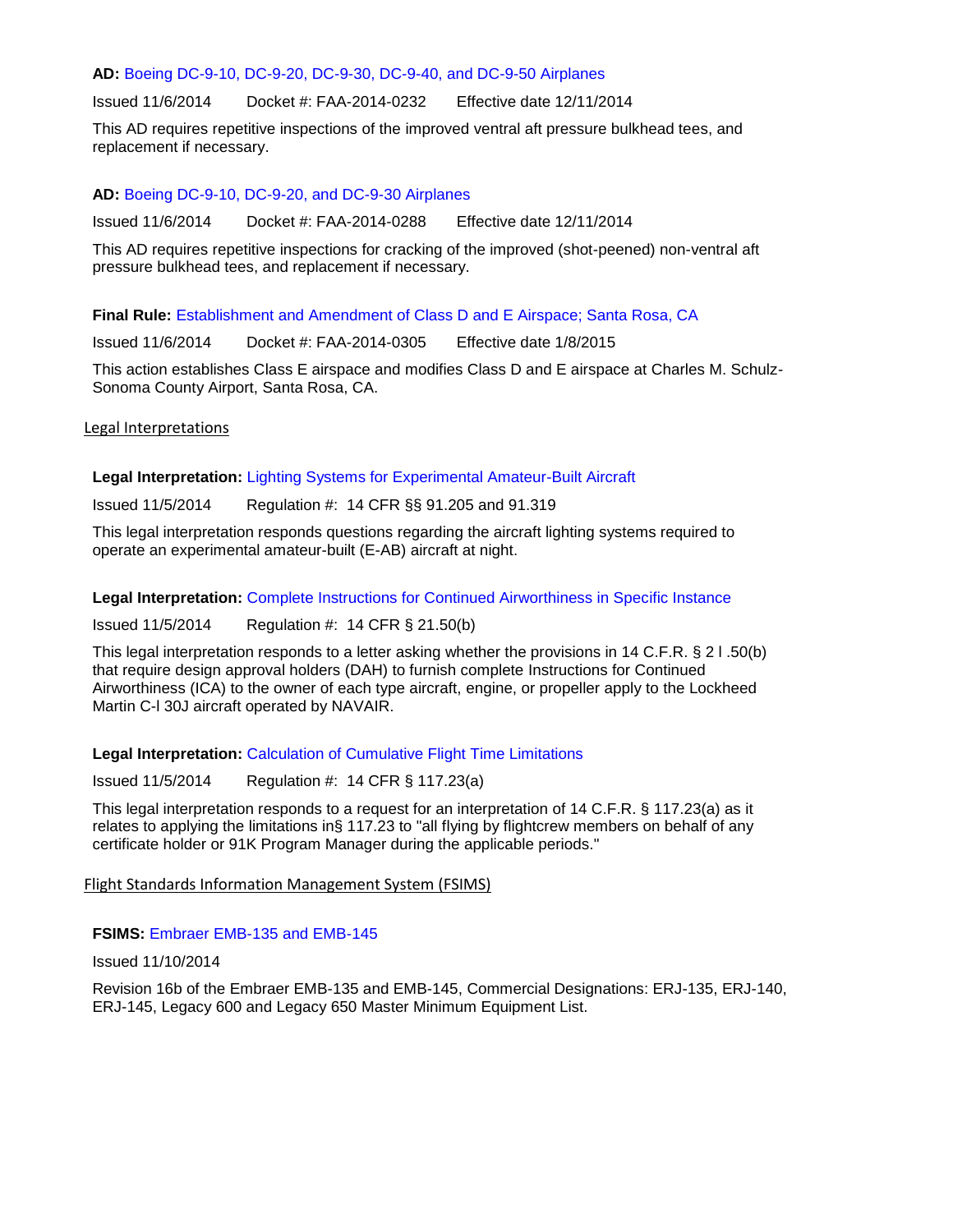#### Notices

### **Notice:** [Petition for Exemption; Summaries -](https://www.federalregister.gov/articles/2014/11/06/2014-26358/petition-for-exemption-summary-of-petition-received) The Department of the Air Force

Issued 11/6/2014 Document #: 2014-26358 Comments due 11/26/2014

The Air Force seeks to train aircrew and employ aircraft systems at lower altitudes and greater distances than granted in the current exemption.

**Notice:** [Agency Information Collection Activities:](https://www.federalregister.gov/articles/2014/11/06/2014-26399/agency-information-collection-activities-requests-for-comments-clearance-of-renewed-approval-of) Flight Engineers and Flight Navigators

Issued 11/6/2014 Document #: 2014-26399 Comments due 12/8/2014

This document describes and solicits comments on a request to renew information collection activity concerning certification eligibility of Flight Engineers and Flight Navigators that the FAA has submitted to the OMB.

**Notice:** [Agency Information Collection Activities:](https://www.federalregister.gov/articles/2014/11/06/2014-26395/agency-information-collection-activities-requests-for-comments-clearance-of-renewed-approval-of) Aircraft Registration

Issued 11/6/2014 Document #: 2014-26395 Comments due 1/5/2015

This document describes and solicits comments on a request to renew information collection activity concerning Aircraft Registration that the FAA has submitted to the OMB.

**Notice:** Agency Information Collection Activities: [Commercial Space Transportation Licensing](https://www.federalregister.gov/articles/2014/11/06/2014-26386/agency-information-collection-activities-requests-for-comments-clearance-of-renewed-approval-of)  **[Regulations](https://www.federalregister.gov/articles/2014/11/06/2014-26386/agency-information-collection-activities-requests-for-comments-clearance-of-renewed-approval-of)** 

Issued 11/6/2014 Document #: 2014-26386 Comments due 12/8/2014

This document describes and solicits comments on a request to renew information collection activity concerning Commercial Space Transportation Licensing Regulations that the FAA has submitted to the OMB.

### **Notice:** [Agency Information Collection Activities:](https://www.federalregister.gov/articles/2014/11/06/2014-26387/agency-information-collection-activities-requests-for-comments-clearance-of-renewed-approval-of) General Aviation Awards Program

Issued 11/6/2014 Document #: 2014-26387 Comments due 12/8/2014

This document describes and solicits comments on a request to renew information collection activity concerning the General Aviation Awards Program that the FAA has submitted to the OMB.

### **Notice:** [Agency Information Collection Activities: Malfunction or Defect Report](https://www.federalregister.gov/articles/2014/11/06/2014-26400/agency-information-collection-activities-requests-for-comments-clearance-of-renewed-approval-of)

Issued 11/6/2014 Document #: 2014-26400 Comments due 12/8/2014

This document describes and solicits comments on a request to renew information collection activity concerning Malfunction or Defect Reports that the FAA has submitted to the OMB.

### **Notice:** [Agency Information Collection Activities:](https://www.federalregister.gov/articles/2014/11/06/2014-26385/agency-information-collection-activities-requests-for-comments-clearance-of-renewed-approval-of) Reduced Vertical Separation Minimum

Issued 11/6/2014 Document #: 2014-26385 Comments due 1/5/2015

This document describes and solicits comments on a request to renew information collection activity concerning Reduced Vertical Separation Minimum that the FAA has submitted to the OMB.

### **Notice:** Agency Information Collection Activities: [Rotorcraft External Load Operator Certificate](https://www.federalregister.gov/articles/2014/11/06/2014-26393/agency-information-collection-activities-requests-for-comments-clearance-of-renewed-approval-of)  **[Application](https://www.federalregister.gov/articles/2014/11/06/2014-26393/agency-information-collection-activities-requests-for-comments-clearance-of-renewed-approval-of)**

Issued 11/6/2014 Document #: 2014-26393 Comments due 12/8/2014

This document describes and solicits comments on a request to renew information collection activity concerning Rotorcraft External-Load Operations that the FAA has submitted to the OMB.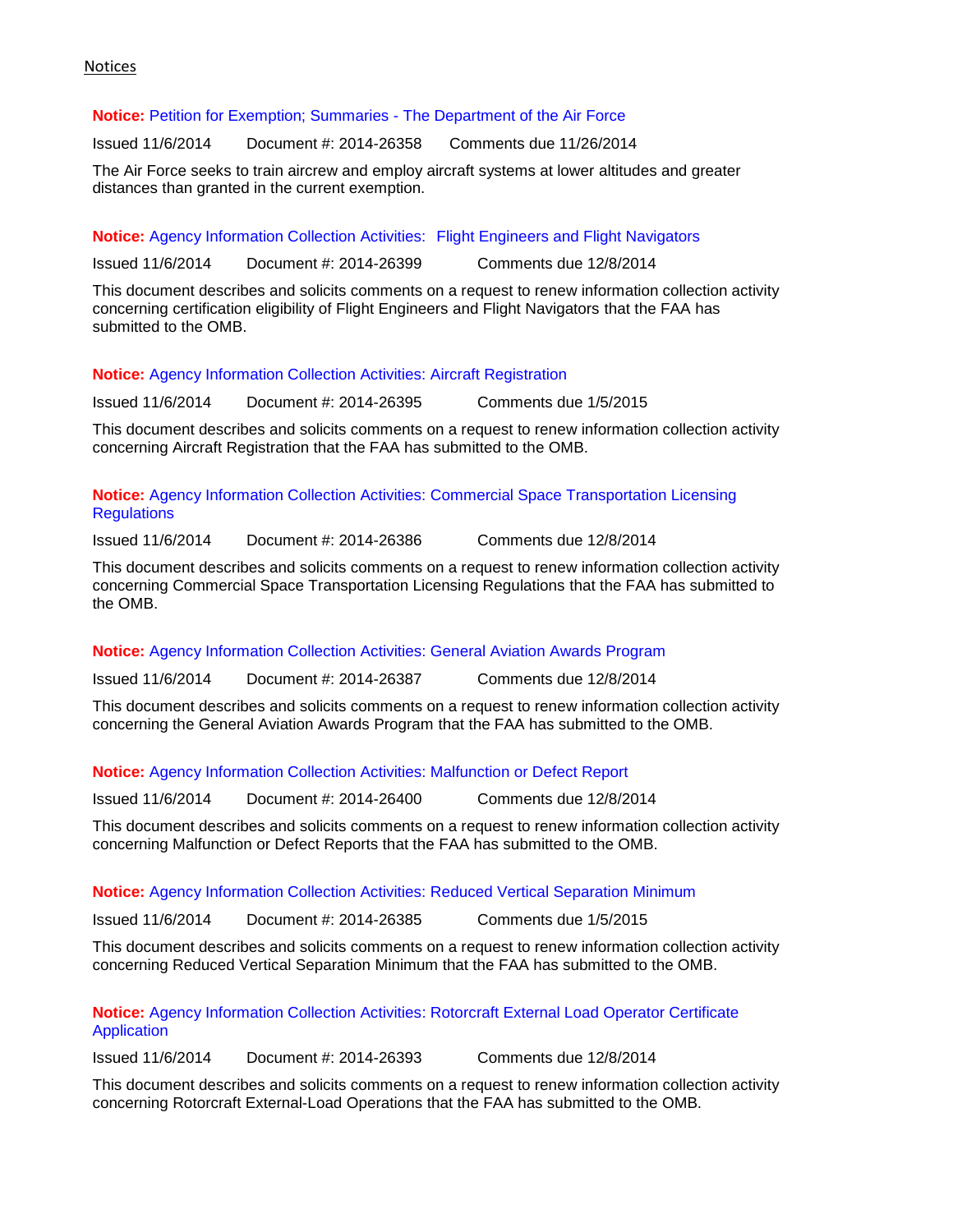# *November 7, 2014*

Rules

#### **AD:** [Bombardier CL-600-2C10, CL-600-2D15, and CL-600-2D24 Airplanes](https://www.federalregister.gov/articles/2014/11/07/2014-26437/airworthiness-directives-bombardier-inc-airplanes)

Issued 11/7/2014 Docket #: FAA-2014-0483 Effective date 12/12/2014

This AD supersedes AD 2013-16-08 and continues to require inspection of the main landing gear (MLG) retraction actuator components; corrective actions if necessary; and, for certain retraction actuators, installation of a new jam nut.

**Final Rule:** [Policy and Procedures Concerning the Use of Airport Revenue; Proceeds From Taxes](https://www.federalregister.gov/articles/2014/11/07/2014-26408/policy-and-procedures-concerning-the-use-of-airport-revenue-proceeds-from-taxes-on-aviation-fuel)  [on Aviation Fuel](https://www.federalregister.gov/articles/2014/11/07/2014-26408/policy-and-procedures-concerning-the-use-of-airport-revenue-proceeds-from-taxes-on-aviation-fuel)

Issued 11/7/2014 Docket #: FAA-2013-0988 Effective date 12/8/2014

This document formally adopts, through an amendment to the Revenue Use Policy, FAA's interpretation of the Federal requirements for use of revenue derived from taxes on aviation fuel.

### Proposed Rule

#### **NPRM AD:** [Boeing 737-600, -700, -700C, -800, -900, and -900ER](https://www.federalregister.gov/articles/2014/11/07/2014-26534/airworthiness-directives-the-boeing-company-airplanes) Airplanes

Issued 11/7/2014 Docket #: FAA-2014-0755 Comments due 12/22/2014

This proposed AD would require an inspection to determine if certain spar-mounted motor-operated valve actuators for the spar-mounted fuel valves are installed, and replacement of any affected actuators.

Advisory Circular

### AC: [Performance and Handling Characteristics in Icing Conditions](http://www.faa.gov/regulations_policies/advisory_circulars/index.cfm/go/document.information/documentID/1026166)

Issued 10/27/2014 Document #: AC 25-25A

This advisory circular describes an acceptable means of showing compliance with the airplane performance and handling characteristics certification requirements for flight in the icing conditions defined in Appendices C and 0 of Title 14, Code of Federal Regulations part 25.

### **AC:** [Air Wake Turbulence](http://www.airweb.faa.gov/Regulatory_and_Guidance_Library/rgAdvisoryCircular.nsf/0/649853C40310A35286257C7C00720481?OpenDocument)

Issued M/D/YYYY Document #: AC 90-23G Effective date M/D/YYYY

This AC cancels AC 90-23F and presents basic information on wake vortex behavior, alerts pilots to the hazards of aircraft wake turbulence, and recommends operational procedures to avoid wake turbulence encounters.

Legal Interpretation

**Legal Interpretation:** [Consecutive Nighttime Flight-duty-period \(PDP\) Provisions](http://www.faa.gov/about/office_org/headquarters_offices/agc/pol_adjudication/agc200/interpretations/data/interps/2014/Edwards-USAPA%20-%20(2014)%20Legal%20Interpretation.pdf)

Issued 11/5/2014 Regulation #: 14 C.F.R. § 117.27

This legal interpretation responds to a letter asking about the applicability of the consecutivenighttime flight-duty-period (PDP) provisions of 14 C.F .R. § 117.27.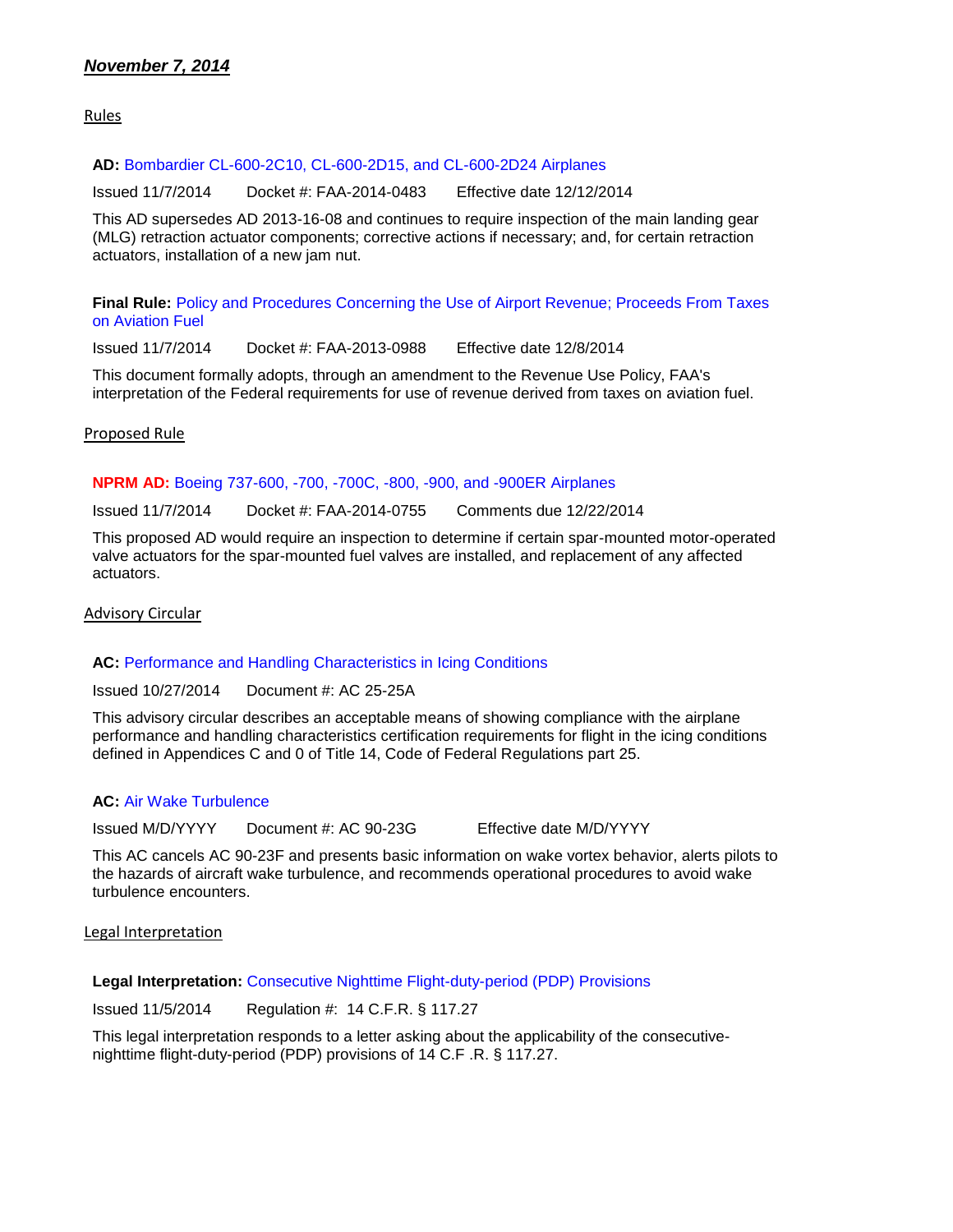#### **Legal Interpretation:** [Applicability of Part 117 to a commercial parabolic flight operation](http://www.faa.gov/about/office_org/headquarters_offices/agc/pol_adjudication/agc200/interpretations/data/interps/2014/Adams-Events%20Air%20Cargo%20-%20(2014)%20Legal%20Interpretation.pdf)

Issued 11/6/2014 Regulation #: 14 C.F.R. parts 117, 119 and 121

This legal interpretation responds to a letter asking about the applicability of 14 C.F.R. part 117 to a specific fact pattern involving parabolic flights using a Boeing 727 (B-727) aircraft configured with 36 seats.

Special Airworthiness Information Bulletin (SAIB)

#### **SAIB:** [Cabin Equipment/Furnishings](http://rgl.faa.gov/Regulatory_and_Guidance_Library/rgSAIB.nsf/(LookupSAIBs)/NM-15-02?OpenDocument)

Issued 11/6/2014 Document #: NM-15-02

This SAIB advises owners and operators of a possible discrepancy in the flammability properties of certain interior furnishings, modified or supplied by Jet Aviation Basel (JBSL).

### *November 10, 2014*

Rule

#### **Final Rule:** [Repair Stations](https://www.federalregister.gov/articles/2014/11/10/2014-26590/repair-stations)

Issued 11/10/2014 Docket #: FAA-2006-26408 Effective date 11/10/2014

The Federal Aviation Administration (FAA) is correcting a final rule published in the Federal Register on August 12, 2014, (79 FR 46974) in response to a petition for rulemaking and is instructing the Federal Register not to remove the word "serious" in § 145.221(a).

### Advisory Circulars

### **AC:** [Turbojet, Turboprop, Turboshaft, and Turbofan Engine Induction System Icing and Ice Ingestion](http://www.faa.gov/regulations_policies/advisory_circulars/index.cfm/go/document.information/documentID/1026176)

Issued 10/22/2014 Document #: AC 20-147A

This advisory circular (AC) provides guidance for demonstrating compliance with the engine induction system icing and engine installation ice requirements of Title 14 Code of Federal Regulations (14 CFR) parts 23, 25, 27, 29, and 33. This AC discusses the icing environments depicted in appendices C and O of part 25, appendix C of part 29, and appendix D of part 33. This AC discusses turboshaft engine installations, but not the rotary wing aircraft they are installed on.

#### **AC:** [Aeroelastic Stability Substantiation of Transport Category Airplanes](http://www.faa.gov/regulations_policies/advisory_circulars/index.cfm/go/document.information/documentID/1026175)

Issued 10/27/2014 Document #: AC 25.629-1B

This advisory circular (AC) provides guidance material for acceptable means, but not the only means, of demonstrating compliance with the provisions of Title 14, Code of Federal Regulations part 25 associated with the design requirements for transport category airplanes to preclude the aeroelastic instabilities offlutter, divergence, and control reversal.

### **AC:** [Approval of Flight Guidance Systems](http://www.faa.gov/regulations_policies/advisory_circulars/index.cfm/go/document.information/documentID/1026174)

Issued 10/27/2014 Document #: AC 25.1329-1C

This advisory circular (AC) describes an acceptable means for showing compliance with certain requirements of Title 14, Code of Federal Regulations (CFR) 25.1329, *Flight guidance systems.* This revision incorporates minor changes associated with issuance of the final rule for *Airplane and Engine Certification Requirements in Supercooled Large Drop, Mixed Phase, and IceCrystal Icing Conditions.*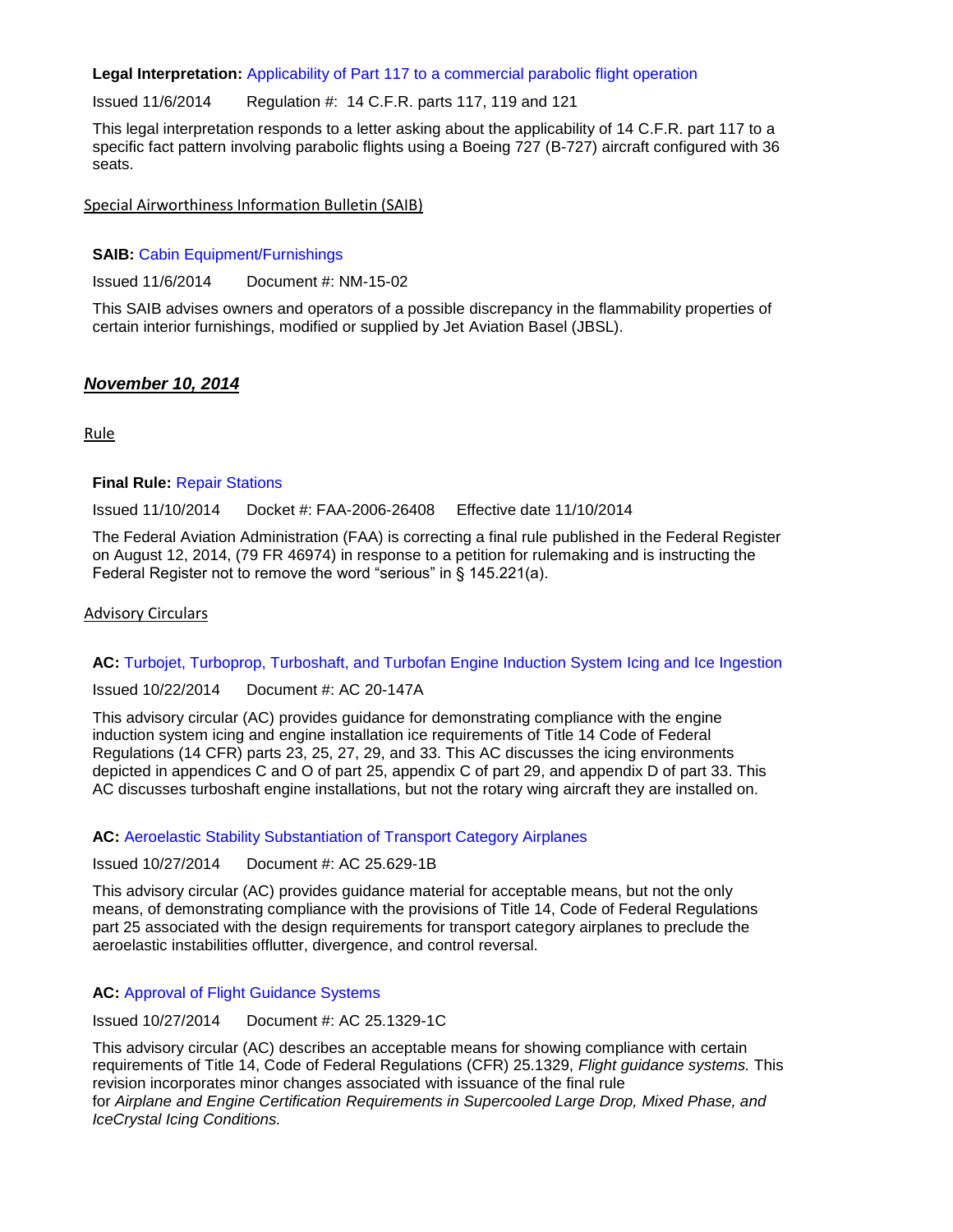### **AC:** [Compliance of Transport Category Airplanes with Certification Requirements for Flight in Icing](http://www.faa.gov/regulations_policies/advisory_circulars/index.cfm/go/document.information/documentID/1019691)  **[Conditions](http://www.faa.gov/regulations_policies/advisory_circulars/index.cfm/go/document.information/documentID/1019691)**

Issued 10/27/2014 Document #: AC 25-28

This advisory circular (AC) describes an acceptable means of showing compliance with the supercooled large drop condition requirements of § 25.773, Pilot compartment view, § 25.1323, Airspeed indicating system, § 25.1324 Angle of attack system and § 25.1325, Static pressure system, as well as the requirements of § 25.1419, Ice protection, and § 25.1420, Supercooled large drop icing conditions, of Title 14, Code of Federal Regulations (14 CFR) part 25.

### **AC:** [Issue Paper Process](http://www.faa.gov/regulations_policies/advisory_circulars/index.cfm/go/document.information/documentID/258266)

Issued 11/6/2014 Document #: AC 20-166A

This advisory circular (AC) provides information on the use of issue papers (IP) and gives guidance on their role in the IP process to applicants seeking approval for a type certificate (TC), an amended TC, a supplemental type certificate (STC), an amended STC, type design changes, approval of articles (14 CFR 21.8(d)), Technical Standard Order Authorization (TSOA) approvals, or parts manufacturer approval (PMA). It also provides guidance for use of IPs in type validation programs.

Notices

**Notice:** [Grand Canyon National Park Quiet Aircraft Technology Incentive: Seasonal Relief From](https://www.federalregister.gov/articles/2014/11/10/2014-26668/grand-canyon-national-park-quiet-aircraft-technology-incentive-seasonal-relief-from-allocations-in)  [Allocations in the Dragon and Zuni Point Corridors](https://www.federalregister.gov/articles/2014/11/10/2014-26668/grand-canyon-national-park-quiet-aircraft-technology-incentive-seasonal-relief-from-allocations-in)

Issued 11/10/2014 Docket #: FAA-2014-0782 Comments due 12/10/2014

This notice advises the public that the FAA and the National Park Service (NPS) propose to provide seasonal relief from allocations in the Dragon and Zuni Point corridors for commercial air tour operators that convert or have converted to quiet aircraft technology.

### **Notice:** [Petition for Exemption; Summaries -](https://www.federalregister.gov/articles/2014/11/10/2014-26592/petition-for-exemption-summary-of-petition-received) Kalitta Charters II, LLC

Issued 11/10/2014 Document #: 2014-26592 Comments due 12/1/2014

The petitioner seeks to amend several of the conditions and limitations in Exemption No. 10739. The petitioner proposes removal of (1) limits on the type and number of supernumeraries allowed on board the airplane; (2) the escape slides at door 2 (left and right); and (3) alerting requirements and preflight briefings.

### **Notice:** [Petition for Exemption; Summaries -](https://www.federalregister.gov/articles/2014/11/10/2014-26591/petition-for-exemption-summary-of-petition-received) Team AeroDynamix

Issued 11/10/2014 Document #: 2014-26591 Comments due 12/1/2014

The petitioner seeks an exemption to operate within a 25 mile radius of an air show venue for the purpose of conducting media/sponsor flights to promote the air show industry, aviation, and the air show event specifically without compensation.

### *November 12, 2014*

Rules

### **AD:** [Airbus A318, A319, A320, and A321 Airplanes](https://www.federalregister.gov/articles/2014/11/12/2014-26436/airworthiness-directives-airbus-airplanes)

Issued 11/12/2014 Docket #: FAA-2014-0452 Effective date 12/17/2014

This AD requires revising the maintenance or inspection program as applicable.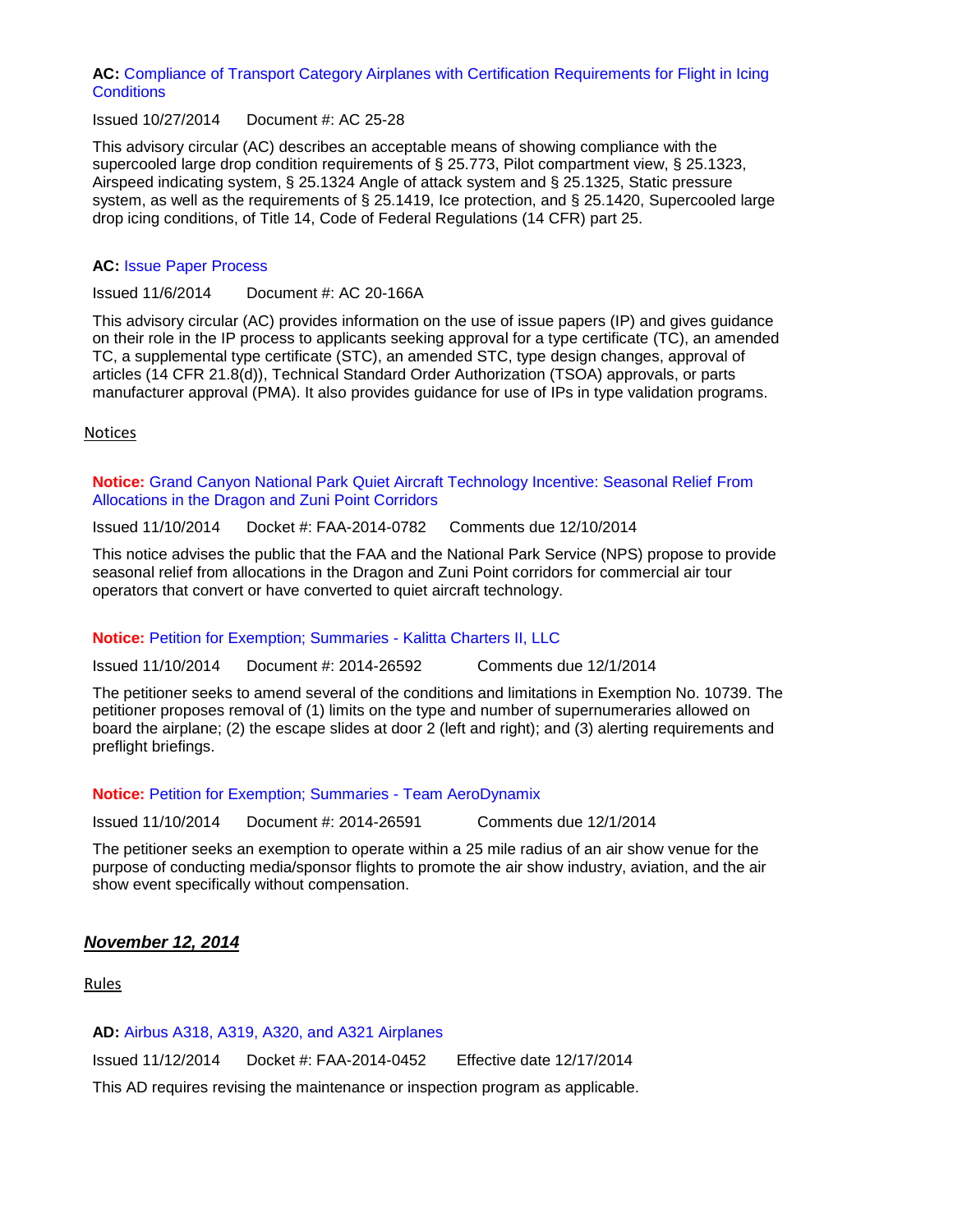#### **AD:** [Boeing 767 Airplanes](https://www.federalregister.gov/articles/2014/11/12/2014-26440/airworthiness-directives-the-boeing-company-airplanes)

Issued 11/12/2014 Docket #: FAA-2014-0430 Effective date 12/17/2014

This AD requires repetitive inspections for corrosion of the fixed ring gear and reaction ring splines of the rotary actuator assembly for each support position, and related investigative and corrective actions if necessary.

**AD:** [Boeing 747-100, 747-100B, 747-200B, 747-200C, 747-200F, 747-400F, 747SR, and 747SP](https://www.federalregister.gov/articles/2014/11/12/2014-26536/airworthiness-directives-the-boeing-company-airplanes)  [Airplanes](https://www.federalregister.gov/articles/2014/11/12/2014-26536/airworthiness-directives-the-boeing-company-airplanes)

Issued 11/12/2014 Docket #: FAA-2014-0289 Effective date 12/17/2014

This AD supersedes AD 2012-13-08 and adds inspections in unmodified center section tension ties, and repair if necessary; post-modification inspections of modified and unmodified areas, and repair if necessary; a new modification of tension tie and frame structures; and inspections of tension ties and surrounding structure, and related investigative and corrective actions if necessary.

**AD:** [Boeing 737-100, -200, -200C, -300, -400, and -500 Airplanes](https://www.federalregister.gov/articles/2014/11/12/2014-26434/airworthiness-directives-the-boeing-company-airplanes)

Issued 11/12/2014 Docket #: FAA-2013-0836 Effective date 12/17/2014

This AD supersedes AD 2005-07-12 and requires inspections for cracking at the forward galley door cutout, and corrective actions if necessary.

**Final Rule:** [Disposition of Life Limited Aircraft Parts; Technical Amendment](https://www.federalregister.gov/articles/2014/11/12/2014-26626/disposition-of-life-limited-aircraft-parts-technical-amendment)

Issued 11/12/2014 Docket #: FAA-2000-8017 Effective date 11/12/2014

The FAA is correcting a final rule published in the Federal Register on January 15, 2002 (67 FR 2110). This document corrects error in the codified text of that document.

#### Final Policies

**Final Policy:** [Deviation to Federal Aviation Administration \(FAA\) Order 8130.34C regarding the](http://rgl.faa.gov/Regulatory_and_Guidance_Library/rgPolicy.nsf/0/0B9313DB6D390AFB86257D8E0058FA00?OpenDocument)  [Issuance of a Certificate of Waiver or Authorization \(COA\) for compliance with Title 14, Code of](http://rgl.faa.gov/Regulatory_and_Guidance_Library/rgPolicy.nsf/0/0B9313DB6D390AFB86257D8E0058FA00?OpenDocument)  [Federal Regulations \(14 CFR\) 91.113, Right-of-way rules: Except water operations](http://rgl.faa.gov/Regulatory_and_Guidance_Library/rgPolicy.nsf/0/0B9313DB6D390AFB86257D8E0058FA00?OpenDocument)

Issued 11/12/2014 Policy #: AIR100-14-110-DM22

To account for the COA requirement, this memorandum authorizes multiple deviations to procedures listed in FAA Order 8130.34C, Airworthiness Certification of Unmanned Aircraft Systems and Optionally Piloted Aircraft. These deviations are in effect for all UASs or OPA/UASs that will receive special airworthiness certificates.

**Final Policy:** [Deviations to Federal Aviation Administration \(FAA\) Order 8130.34C, Appendix A,](http://rgl.faa.gov/Regulatory_and_Guidance_Library/rgPolicy.nsf/0/9592578C2F19DF6E86257D8E005765D6?OpenDocument)  [Operating Limitations for Unmanned Aircraft Systems \(UAS\), and Aircraft Inspection Procedures](http://rgl.faa.gov/Regulatory_and_Guidance_Library/rgPolicy.nsf/0/9592578C2F19DF6E86257D8E005765D6?OpenDocument)

Issued 11/12/2014 Policy #: AIR100-14-110-DM12

This memorandum authorizes multiple deviations to UAS operating limitations listed in Appendix A of FAA Order 8130.34C, Airworthiness Certification of Unmanned Aircraft Systems and Optionally Piloted Aircraft. Additionally, this memorandum authorizes deviations to aircraft inspection items involving the altimeter and transponder.

### Order

### **Order:** [ADDITIONS PER ORDER 7340.2, CONTRACTIONS, CHAPTER 3, SECTIONS 1, 2, 3](http://www.faa.gov/regulations_policies/orders_notices/index.cfm/go/document.information/documentID/1026186)

Issued 11/10/2014 Document #: JO 7340.344

This order advises the public of additions to ICAO call signs and three letter designators.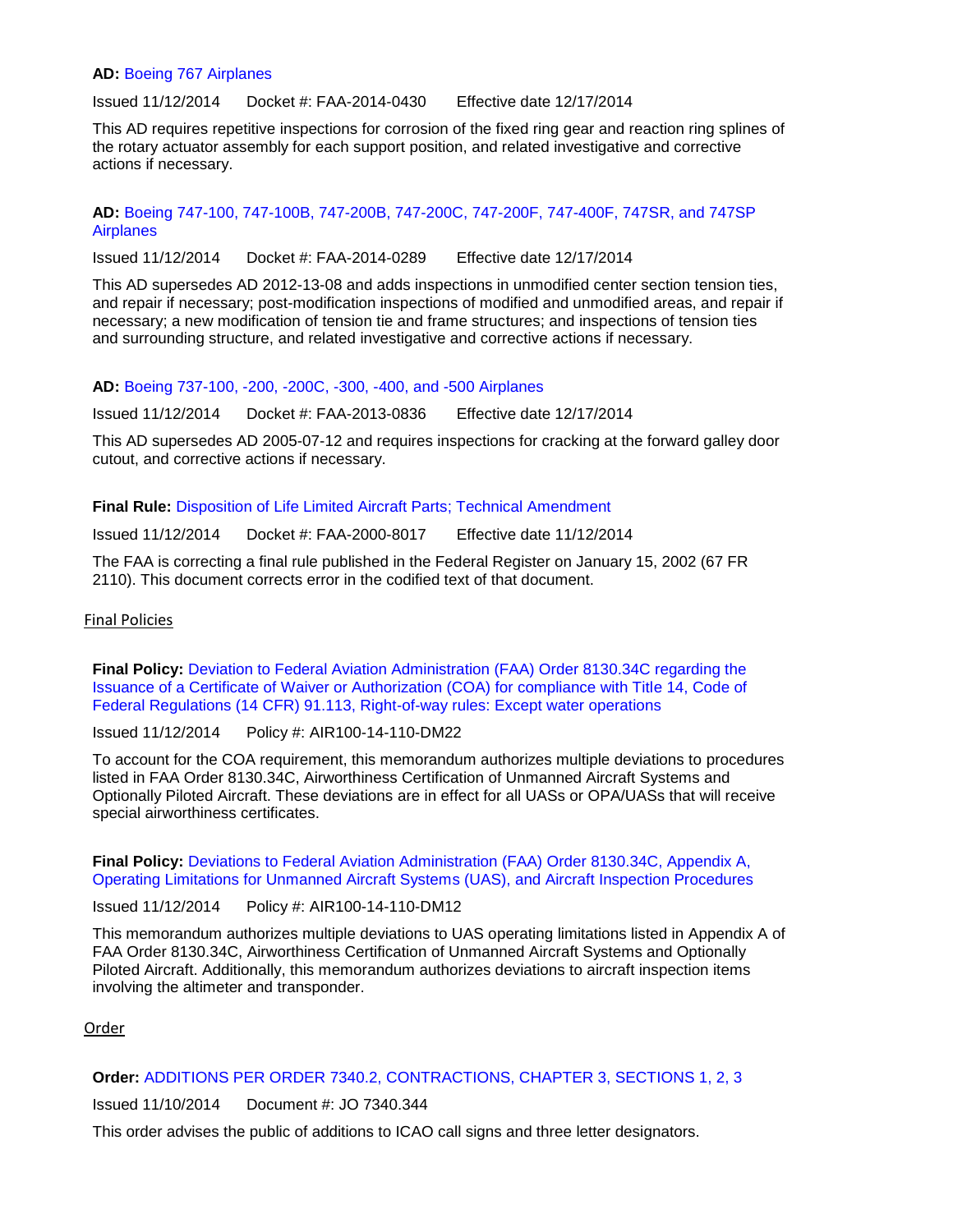## *November 13, 2014*

Rules

### **AD:** [Pilatus PC-12, PC-12/45, PC-12/47, and PC-12/47E Airplanes](https://www.federalregister.gov/articles/2014/11/13/2014-26704/airworthiness-directives-pilatus-aircraft-ltd-airplanes)

Issued 11/13/2014 Docket #: FAA-2014-0594 Effective date 12/18/2014

This AD supersedes AD 2012-26-16 and requires actions to address the unsafe condition on these products identified by a mandatory continuing airworthiness information (MCAI) issued by an aviation authority of another country.

### **AD:** [Piper PA-31P Airplanes](https://www.federalregister.gov/articles/2014/11/13/2014-26706/airworthiness-directives-piper-aircraft-inc)

Issued 11/13/2014 Docket #: FAA-2014-0437 Effective date 12/18/2014

This AD supersedes AD 76-06-09 and requires the use of new service information and expands the scope of the inspections of the turbocharger exhaust system.

### **Final Rule:** [Pilot Age Limit Crew Pairing Requirement](https://www.federalregister.gov/articles/2014/11/13/2014-26783/pilot-age-limit-crew-pairing-requirement)

Issued 11/13/2014 Document #: 2014-26783 Effective date 11/13/2014

This document notifies the public of the Federal Aviation Administration's policy regarding enforcement of the pilot pairing requirement in the "Part 121 Pilot Age Limit" final rule.

#### Proposed Rules

### **NPRM AD:** [Airbus EC135P1, EC135P2, EC135P2+, EC135T1, EC135T2, and EC135T2+](https://www.federalregister.gov/articles/2014/11/13/2014-26836/airworthiness-directives-airbus-helicopters-deutschland-gmbh-previously-eurocopter-deutschland-gmbh)  **[Helicopters](https://www.federalregister.gov/articles/2014/11/13/2014-26836/airworthiness-directives-airbus-helicopters-deutschland-gmbh-previously-eurocopter-deutschland-gmbh)**

Issued 11/13/2014 Docket #: FAA-2014-0903 Comments due 1/12/2015

This proposed AD would require reducing the life limit of certain parts and removing each part that has reached its life limit.

### **NPRM AD:** [Boeing 707, 720, and 720B Airplanes](https://www.federalregister.gov/articles/2014/11/13/2014-26837/airworthiness-directives-the-boeing-company-airplanes)

Issued 11/13/2014 Docket #: FAA-2014-0756 Comments due 12/29/2014

This proposed AD would require repetitive inspections for cracking of the inboard and outboard midspar fittings of the nacelle struts and of the torque bulkhead, midspar chords, drag fitting, and front spar support, and doing applicable related investigative and corrective actions; replacing the midspar fittings; and doing other specified actions.

Notices

#### **Notice:** [Notice of Memorandum of Agreement for Replacing the Griffin-Spalding County Airport](https://www.federalregister.gov/articles/2014/11/13/2014-26800/notice-of-memorandum-of-agreement-for-replacing-the-griffin-spalding-county-airport-6a2-griffin-ga)  [\(6A2\), Griffin, GA](https://www.federalregister.gov/articles/2014/11/13/2014-26800/notice-of-memorandum-of-agreement-for-replacing-the-griffin-spalding-county-airport-6a2-griffin-ga)

Issued 11/13/2014 Document #: 2014-26800 Effective date 12/15/2014

This Agreement sets forth the parties' obligations and commitments with regard to planning and constructing a replacement airport.

### **Notice:** Petition for Exemption; Summaries - [Danis Building Construction Company](https://www.federalregister.gov/articles/2014/11/13/2014-26876/petition-for-exemption-summary-of-petition-received)

Issued 11/13/2014 Document #: 2014-26876 Comments due 12/3/2014

The petitioner, a general contractor, is seeking an exemption to commercially operate their small unmanned aircraft systems (sUAS), weighing 4.4 pounds or less, on their own sites in order to improve employee safety and ensure quality assurance for the structures they are creating.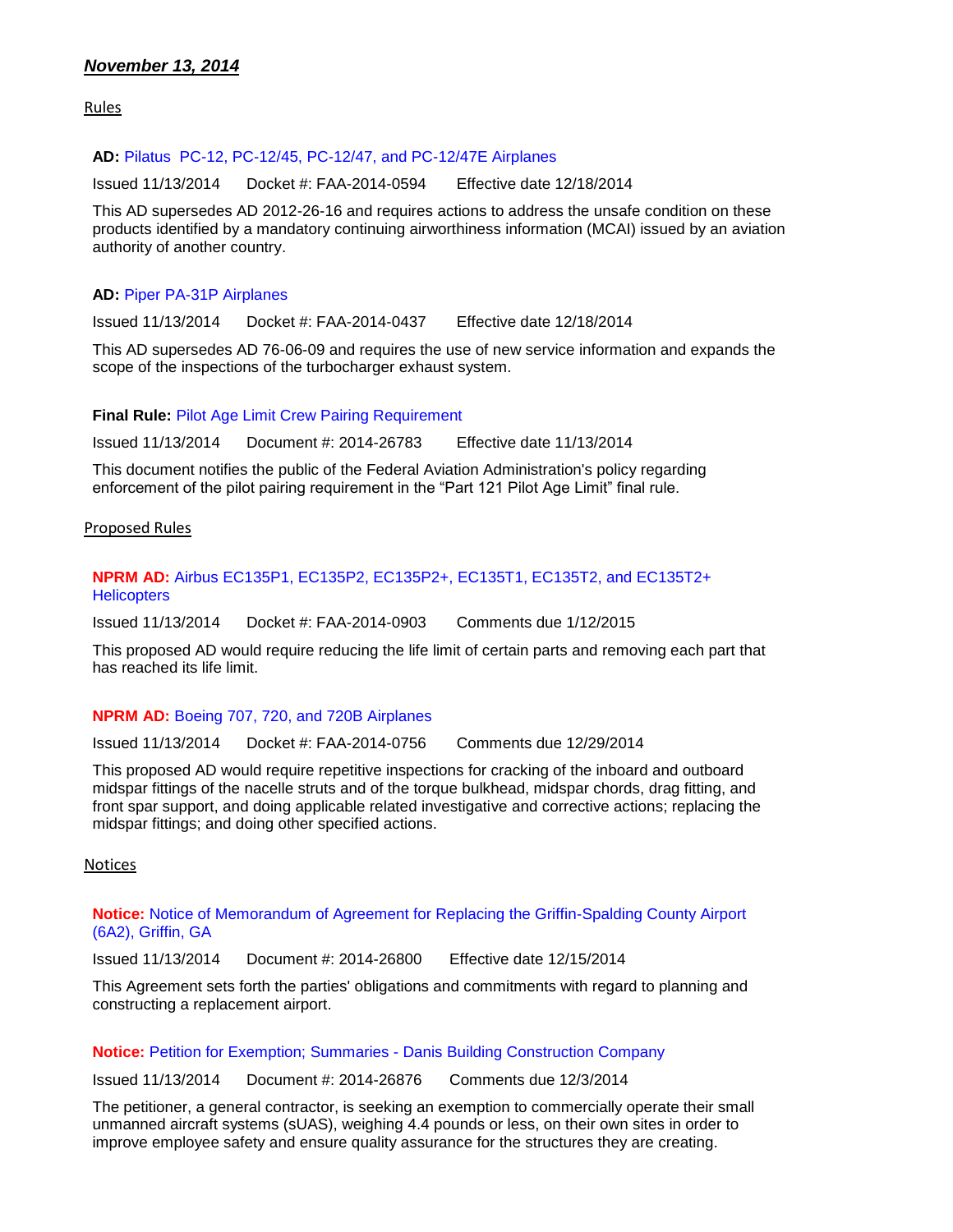#### **Notice:** Petition for Exemption; Summaries - [State Farm Mutual Automobile Insurance Company](https://www.federalregister.gov/articles/2014/11/13/2014-26874/petition-for-exemption-summary-of-petition-received)

Issued 11/13/2014 Document #: 2014-26874 Comments due 12/3/2014

The petitioner is seeking an exemption to commercially operate their small unmanned aircraft systems (sUAS) to obtain up-close images of State Farm policyholders' roofs and perform an indepth analysis of the images to determine the nature and extent of damage to the roof surface.

#### **Notice:** Petition for Exemption; Summaries - [Advanced Aerial Inspection Resources, LLC](https://www.federalregister.gov/articles/2014/11/13/2014-26884/petition-for-exemption-summary-of-petition-received)

Issued 11/13/2014 Document #: 2014-26884 Comments due 12/3/2014

AAIR intends to operate small unmanned aircraft systems equipped to conduct aerial photography or other multi-spectral imaging for the purpose of structural and/or conditional assessment of high voltage electrical transmission monopoles and towers, tall communication monopoles and towers, and large wind turbine monopole towers and blades.

**Notice:** [Petition for Exemption; Summaries -](https://www.federalregister.gov/articles/2014/11/13/2014-26879/petition-for-exemption-summary-of-petition-received) Perfect View Aerial Media, LLC

Issued 11/13/2014 Document #: 2014-26879 Comments due 12/3/2014

Petitioner seeks an exemption to permit it to offer thermal and optical imaging and inspections of electric power infrastructure and to conduct flights for training and maintenance purposes in a sterile area free from hazards and persons, by using an unmanned aircraft system, the DJIS-1000.

#### **Notice:** [Petition for Exemption; Summaries -](https://www.federalregister.gov/articles/2014/11/13/2014-26885/petition-for-exemption-summary-of-petition-received) Allied Drones

Issued 11/13/2014 Document #: 2014-26885 Comments due 12/3/2014

The petitioner, developer and operator of tether-powered small unmanned aircraft systems (sUAS), is seeking an exemption to commercially operate their tether-powered sUAS, weighing 55 pounds or less, to conduct aerial infrastructure inspections and surveys for the bridge, tower, and building construction and maintenance industries.

#### **Notice:** [Petition for Exemption; Summaries -](https://www.federalregister.gov/articles/2014/11/13/2014-26871/petition-for-exemption-summary-of-petition-received) Unmanned Systems, Inc.

Issued 11/13/2014 Document #: 2014-26871 Comments due 12/3/2014

The petitioner is seeking an exemption to commercially operate their Sandstorm unmanned aerial system ("Sandstorm") for operations such as: Commercial film production; agriculture; aerial surveying; and patrolling in, remote areas (i.e. non-congested or non-populated areas, private or controlled-access property), in the continental United States.

**Notice:** [Petition for Exemption; Summaries -](https://www.federalregister.gov/articles/2014/11/13/2014-26872/petition-for-exemption-summary-of-petition-received) Southern Company Services, Inc.

Issued 11/13/2014 Document #: 2014-26872 Comments due 12/3/2014

The petitioner is seeking an exemption to commercially operate their small unmanned aircraft system (sUAS) to conduct research on the applicability of sUAS when assessing damage to power lines due to storm events and performing routine power line inspection.

#### **Notice:** [Petition for Exemption; Summaries -](https://www.federalregister.gov/articles/2014/11/13/2014-26883/petition-for-exemption-summary-of-petition-received) Asymmetric Technologies

Issued 11/13/2014 Document #: 2014-26883 Comments due 12/3/2014

Asymmetric Technologies seeks relief to conduct sUAS flight operations in support of a bridge inspection near US Highway 93 in Mohave County, Arizona.

#### **Notice:** [Petition for Exemption; Summaries -](https://www.federalregister.gov/articles/2014/11/13/2014-26887/petition-for-exemption-summary-of-petition-received) Commonwealth Edison Company

Issued 11/13/2014 Document #: 2014-26887 Comments due 12/3/2014

The petitioner, a northern Illinois-based electric utility, is requesting relief to commercially operate their small unmanned aircraft systems (sUAS) to test utility system monitoring by sUAS in a remote area of Cook and Will Counties, Illinois.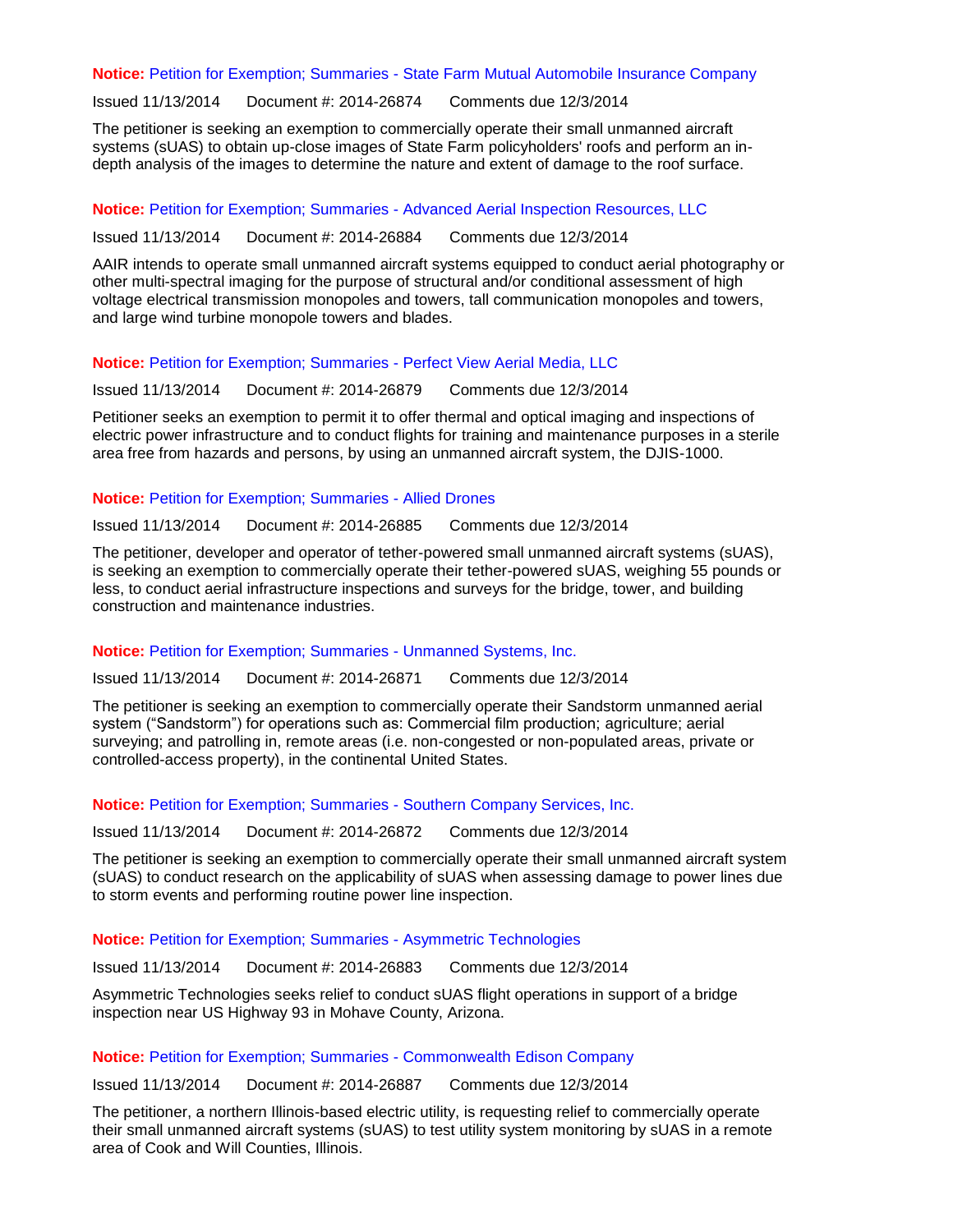#### **Notice:** [Petition for Exemption; Summaries -](https://www.federalregister.gov/articles/2014/11/13/2014-26877/petition-for-exemption-summary-of-petition-received) Viafield

Issued 11/13/2014 Document #: 2014-26877 Comments due 12/3/2014

The petitioner, a member-owned agricultural cooperative with 18 locations serving northern Iowa and southern Minnesota, is seeking an exemption to commercially operate their eBee small unmanned aircraft systems (sUAS) for precision agricultural surveying.

#### **Notice:** [Petition for Exemption; Summaries –](https://www.federalregister.gov/articles/2014/11/13/2014-26848/petition-for-exemption-summary-of-petition-received) Empire Airlines

Issued 11/13/2014 Document #: 2014-26848 Comments due 12/3/2014

The petitioner is seeking relief from sections 61.160(b) and 61.169. The relief sought would allow the petitioner to issue documentation to pilots employed by Empire Airlines to apply for an airline transport pilot certificate with reduced aeronautical experience. Empire Airlines seeks to utilze these pilots' initial basic indoctrination training, general subjects training, type rating training, and training that conforms to Advisory Circular 61.138, in lieu of an Associate's or Bachelor's degree program with corresponding aviation-related coursework at an institution of high education which has received an FAA Letter of Authorization.

**Notice:** [Petition for Exemption; Summaries -](https://www.federalregister.gov/articles/2014/11/13/2014-26875/petition-for-exemption-summary-of-petition-received) Chevron USA, Inc.

Issued 11/13/2014 Document #: 2014-26875 Comments due 12/3/2014

Petitioner is requesting an exemption for commercial operation of its small unmanned aircraft system for aerial imaging for safety and monitoring of controlled access oil and gas facilities using the Skycatch UAS.

### *November 14, 2014*

Rules

**AD:** [Arrow Falcon Exporters, Inc. \(AFE\), Rotorcraft Development Corporation \(RDC\), and San](https://www.federalregister.gov/articles/2014/11/14/2014-26829/airworthiness-directives-various-restricted-category-helicopters)  [Joaquin Helicopters \(SJH\) Model OH-58A, OH-58A+, and OH-58C Helicopters](https://www.federalregister.gov/articles/2014/11/14/2014-26829/airworthiness-directives-various-restricted-category-helicopters)

Issued 11/14/2014 Docket #: FAA-2014-0337 Effective date 12/19/2014

This AD supersedes AD 2012-14-11 and expands the mast inspection area, changes the inspection to a repetitive inspection, and removes the reporting requirement.

**Final Rule:** [Airspace Designations; Incorporation by Reference Amendments](https://www.federalregister.gov/articles/2014/11/14/2014-26861/airspace-designations-incorporation-by-reference-amendments)

Issued 11/14/2014 Docket #: 2014-0540 Effective date 11/14/2014

This action incorporates certain amendments into FAA Order 7400.9Y, dated August 6, 2014, and effective September 15, 2014, for incorporation by reference in 14 CFR § 71.1.

Special Conditions

#### **SC:** [Dassault Falcon 900EX Airplanes](https://www.federalregister.gov/articles/2014/11/14/2014-26819/special-conditions-dassault-model-falcon-900ex-airplane-electronic-system-security-protection-from)

Issued 11/14/2014 Docket #: FAA-2014-0564 Effective date 12/15/2014

These special conditions address a novel or unusual design feature associated with electronic system-security protection from unauthorized external access.

Proposed Special Conditions

**SC:** [CFM International LEAP-1A and -1C Engines](https://www.federalregister.gov/articles/2014/11/14/2014-27019/special-conditions-cfm-international-leap-1a-and--1c-engine-models-incorporation-of-woven-composite) Issued 11/14/2014 Docket #: FAA-2014-0637 Comments due 12/29/2014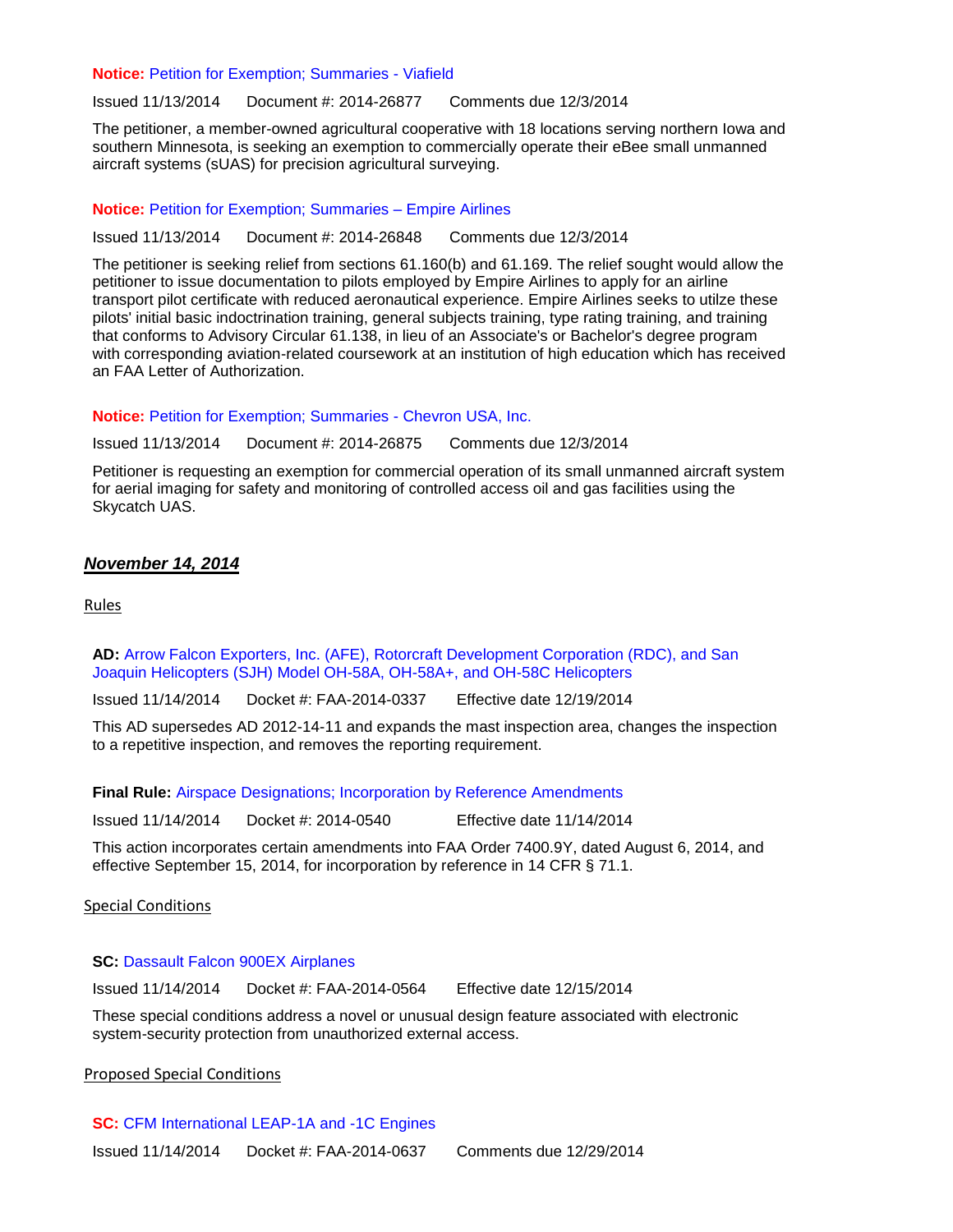These proposed special conditions would address novel or unusual design feature associated with the engine fan blades—new woven composite fan blades.

### Special Airworthiness Information Bulletin (SAIB)

**SAIB:** [Alternative Method of Compliance to Airworthiness Directive 2001-06-17](http://rgl.faa.gov/Regulatory_and_Guidance_Library/rgSAIB.nsf/dc7bd4f27e5f107486257221005f069d/7cf1f9ee4341c3c186257d8f00743efa/$FILE/CE-12-02R1.pdf)

Issued 11/13/2014 Document #: CE-12-02R1

This SAIB advises the public about an approved alternative method of compliance (AMOC) to an airworthiness directive (AD) and how to obtain a copy of the Cessna global AMOC (aka; AMOC of general applicability) to AD 2001-06-07 against 1996 and after Cessna Models 172R and 172S airplanes.

Flight Standards Information Management System (FSIMS)

### **FSIMS:** [Airbus A300-600, A310](http://fsims.faa.gov/PICDetail.aspx?docId=M%20A-300-600%20R20)

Issued 11/11/2014

Revision 20 of the Airbus A300-600, A310 Master Minimum Equipment List.

### Orders

### **Order:** [Surface Weather Observing](http://www.faa.gov/regulations_policies/orders_notices/index.cfm/go/document.information/documentID/1026206)

Issued 11/13/2014 Document #: JO 7900.5D

This order provides the practices and procedures for weather observation services.

### **Order: [Location Identifiers](http://www.faa.gov/regulations_policies/orders_notices/index.cfm/go/document.information/documentID/1024006)**

Issued 11/13/2014 Document #: JO 7350.9A

The current identifiers and codes in the United States and Canada air traffic control systems are listed in this order. It contains guidelines for requesting location identifiers, name-codes, and procedure codes. Also, a brief explanation of assignment principles is included.

### Notice

**Notice: Petition for Exemption; Summaries - [State Farm Mutual Automobile Insurance Company](https://www.federalregister.gov/articles/2014/11/14/2014-26873/petition-for-exemption-summary-of-petition-received)** 

Issued 11/14/2014 Document #: 2014-26873 Comments due 12/4/2014

The petitioner is requesting relief to commercially operate their small unmanned aircraft systems (sUAS) for outdoor research and development related to use of UAS for civil operations for insurance functions including: Using imagery and analytics in underwriting; re-underwriting; catastrophe response; roof inspection, and claim resolutions settings.

# *November 17, 2014*

Rules

**Final Rule:** [Standard Instrument Approach Procedures, and](https://www.federalregister.gov/articles/2014/11/17/2014-26857/standard-instrument-approach-procedures-and-takeoff-minimums-and-obstacle-departure-procedures) Takeoff Minimums and Obstacle [Departure Procedures; Miscellaneous Amendments](https://www.federalregister.gov/articles/2014/11/17/2014-26857/standard-instrument-approach-procedures-and-takeoff-minimums-and-obstacle-departure-procedures)

Issued 11/17/2014 Document #: 2014-26857 Effective date 11/17/2014 This rule amends, suspends, or revokes Standard Instrument Approach Procedures (SIAPs) and associated Takeoff Minimums and Obstacle Departure Procedures for operations at certain airports.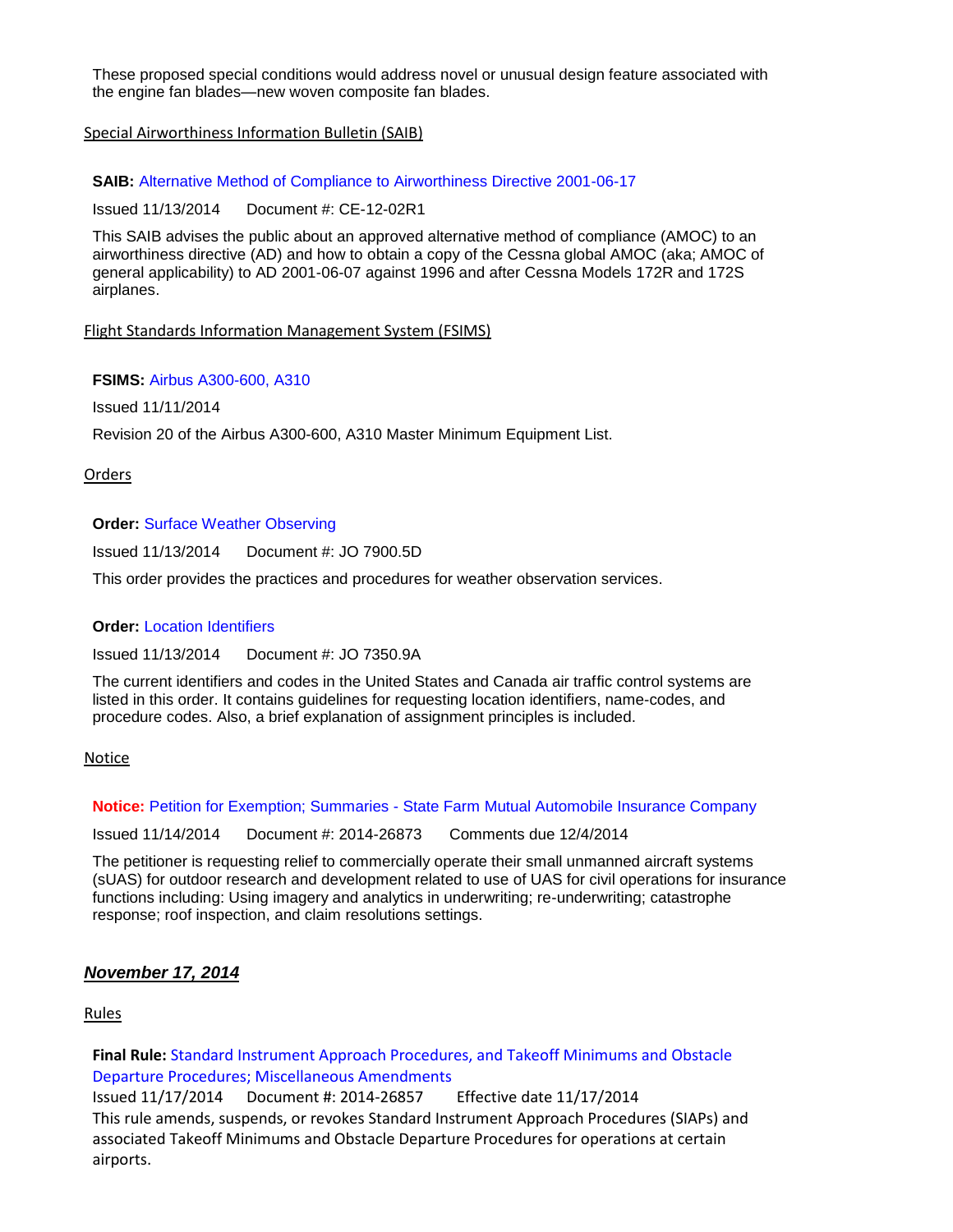### **Final Rule:** [Standard Instrument Approach Procedures, and Takeoff Minimums and Obstacle](https://www.federalregister.gov/articles/2014/11/17/2014-26862/standard-instrument-approach-procedures-and-takeoff-minimums-and-obstacle-departure-procedures)  [Departure Procedures; Miscellaneous Amendments](https://www.federalregister.gov/articles/2014/11/17/2014-26862/standard-instrument-approach-procedures-and-takeoff-minimums-and-obstacle-departure-procedures)

Issued 11/17/2014 Document #: 2014-26862 Effective date 11/17/2014 This rule establishes, amends, suspends, or revokes Standard Instrument Approach Procedures (SIAPs) and associated Takeoff Minimums and Obstacle Departure Procedures for operations at certain airports.

### **Final Rule:** [Standard Instrument Approach Procedures, and Takeoff Minimums and Obstacle](https://www.federalregister.gov/articles/2014/11/17/2014-26852/standard-instrument-approach-procedures-and-takeoff-minimums-and-obstacle-departure-procedures)  [Departure Procedures; Miscellaneous Amendments](https://www.federalregister.gov/articles/2014/11/17/2014-26852/standard-instrument-approach-procedures-and-takeoff-minimums-and-obstacle-departure-procedures)

Issued 11/17/2014 Document #: 2014-26852 Effective date 11/17/2014 This rule amends, suspends, or revokes Standard Instrument Approach Procedures (SIAPs) and associated Takeoff Minimums and Obstacle Departure Procedures for operations at certain airports.

### **Final Rule:** [Standard Instrument Approach Procedures, and Takeoff Minimums and Obstacle](https://www.federalregister.gov/articles/2014/11/17/2014-26864/standard-instrument-approach-procedures-and-takeoff-minimums-and-obstacle-departure-procedures)  Departure [Procedures; Miscellaneous Amendments](https://www.federalregister.gov/articles/2014/11/17/2014-26864/standard-instrument-approach-procedures-and-takeoff-minimums-and-obstacle-departure-procedures)

Issued 11/17/2014 Document #: 2014-26864 Effective date 11/17/2014 This rule establishes, amends, suspends, or revokes Standard Instrument Approach Procedures (SIAPs) and associated Takeoff Minimums and Obstacle Departure Procedures for operations at certain airports.

### Proposed Rule

### **NPRM AD:** [Lockheed Martin L-1011 Airplanes](https://www.federalregister.gov/articles/2014/11/17/2014-27067/airworthiness-directives-lockheed-martin-corporationlockheed-martin-aeronautics-company-airplanes)

Issued 11/17/2014 Docket #: FAA-2014-0227 Comments due 1/2/2015 This proposed AD will supersede AD 95-26-11, and will reduce the compliance time; add inspections for cracking of certain aft fuselage skin panels; add a structural modification; and also add a post-modification inspection program.

### **NPRM AD:** [Dassault Falcon 2000, 2000EX, Mystere-Falcon 900, and Falcon 900EX Airplanes](https://www.federalregister.gov/articles/2014/11/17/2014-27068/airworthiness-directives-dassault-aviation-airplanes)

Issued 11/17/2014 Docket #: FAA-2014-0657 Comments due 1/2/2015 This proposed AD will require replacement of certain springs installed on the pilot and co-pilot seats.

### **NPRM AD:** [Boeing 737-300, -400, and -500 Airplanes](https://www.federalregister.gov/articles/2014/11/17/2014-27070/airworthiness-directives-the-boeing-company-airplanes)

Issued 11/17/2014 Docket #: FAA-2014-0772 Comments due 1/2/2015 This proposed AD will supersede AD 2011-08-51, and would expand the inspection area, require additional inspections for cracks and open pockets, and corrective actions if necessary, and revise the compliance times.

### **NPRM AD:** [Boeing 747-100, 747-100B, 747-100B SUD, 747-200B, 747-200C, 747-200F, 747-300,](https://www.federalregister.gov/articles/2014/11/17/2014-27066/airworthiness-directives-the-boeing-company-airplanes)  [747-400, 747-400D, 747-400F, 747SR, and 747SP Airplanes](https://www.federalregister.gov/articles/2014/11/17/2014-27066/airworthiness-directives-the-boeing-company-airplanes)

Issued 11/17/2014 Docket #: FAA-2014-0774 Comments due 1/2/2015 This proposed AD will supersede AD 2006-22-15, and would reduce a compliance time and add certain inspections and repair if necessary.

# **NPRM AD:** [Boeing 787-8 Airplanes](https://www.federalregister.gov/articles/2014/11/17/2014-27069/airworthiness-directives-the-boeing-company-airplanes)

Issued 11/17/2014 Docket #: FAA-2014-0773 Comments due 1/2/2015 This proposed AD will require replacing certain engine and auxiliary power unit (APU) fuel shutoff valve actuators with new actuators, and would also require revising the maintenance or inspection program to include a new airworthiness limitation into the Airworthiness Limitations Section (ALS) of the Instructions for Continued Airworthiness (ICA).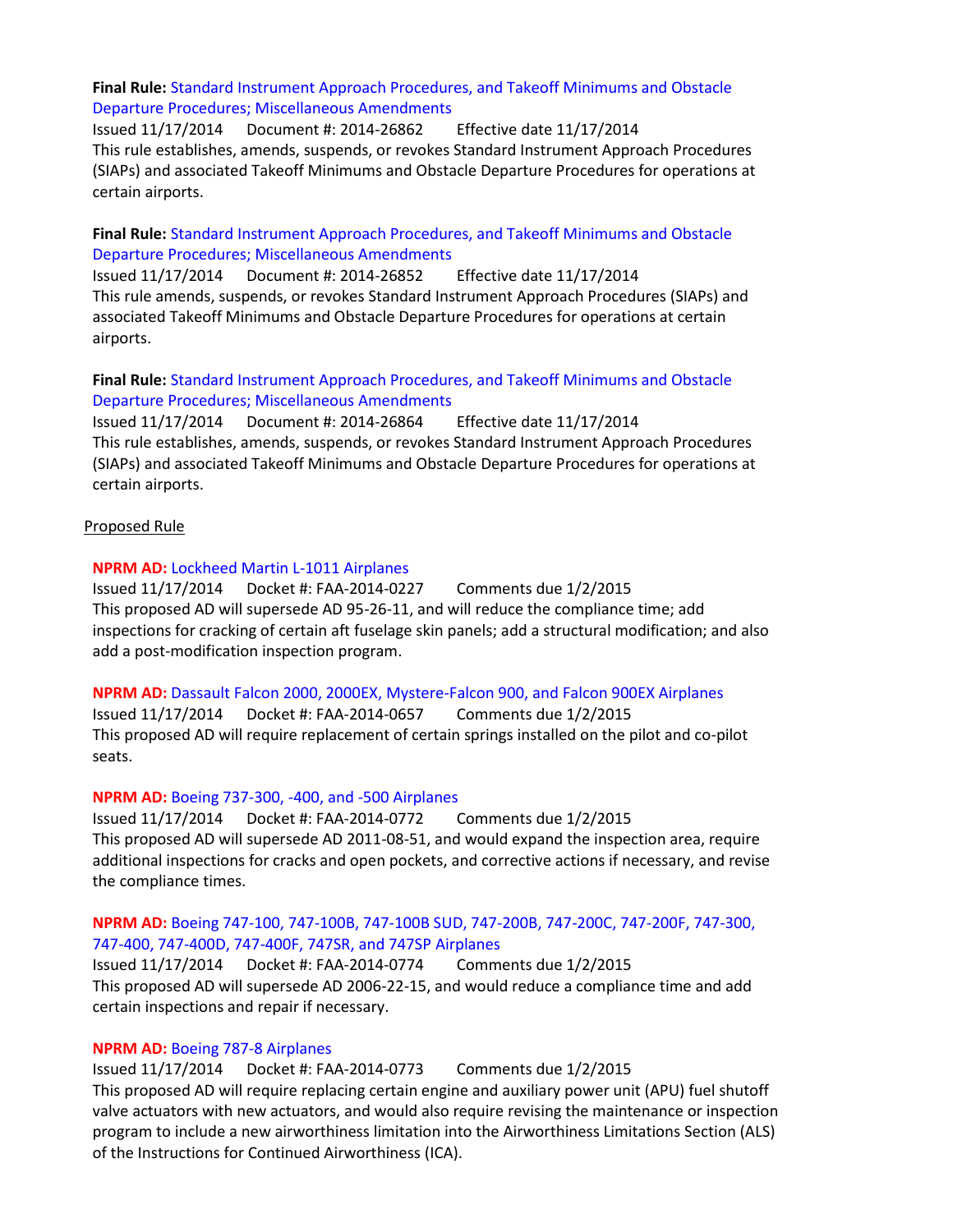Notices

**Notice:** [Notice for Alternate Terminal Surveillance Parallel Approach Display \(TSPAD\) Checks for](http://www.faa.gov/regulations_policies/orders_notices/index.cfm/go/document.information/documentID/1025888)  [Radar in Order 6191.3A CHG 03, Standard Terminal Automation Replacement System \(STARS\)](http://www.faa.gov/regulations_policies/orders_notices/index.cfm/go/document.information/documentID/1025888)  [Maintenance Handbook Revision 3A Change 03](http://www.faa.gov/regulations_policies/orders_notices/index.cfm/go/document.information/documentID/1025888)

Issued 11/14/2014 Document #: N JO 6191.25

This document's content can only be accessed from within the FAA network. The document's Office of Primary Responsibility (OPR) is AJT-14.

**Notice:** Petition for Exemption; Summaries - [U.S. Army Aeronautical Services Agency](https://www.federalregister.gov/articles/2014/11/17/2014-27076/petition-for-exemption-summary-of-petition-received) Issued 11/17/2014 Document #: 2014-27076 Comments due 12/8/2014 Petitioner seeks relief from the total latency provision of 14 CFR 91.227(e)(1) for several models of its rotary wing aircraft whose groundspeed will not exceed 200 knots. Army rotary wing aircraft use a MIL-STD-1553 bus for communications between the GPS receiver and ADS-B transmitter; this architecture is projected to exceed the total latency requirement of 14 CFR 91.227.

**Notice:** Petition for Exemption; Summaries - [U.S. Army Aeronautical Services Agency](https://www.federalregister.gov/articles/2014/11/17/2014-27075/petition-for-exemption-summary-of-petition-received)

Issued 11/17/2014 Document #: 2014-27075 Comments due 12/8/2014 Petitioner seeks relief from the total latency provision of 14 CFR 91.227(e)(1) for its unmanned aircraft whose groundspeed will not exceed 200 knots.

### **Notice:** [Petition for Exemption; Summaries -](https://www.federalregister.gov/articles/2014/11/17/2014-27079/petition-for-exemption-summary-of-petition-received) Aviation Unmanned

Issued 11/17/2014 Document #: 2014-27079 Comments due 12/8/2014 Aviation Unmanned seeks exemption in order to commercially operate the Vanguard Defense Industries' ShadowHawk MK-II, a rotary, gas-powered unmanned aircraft system, for aerial inspections of utility powerlines and pipelines.

**Notice:** Petition for Exemption; Summaries - [Viking Unmanned Aerial Systems, Inc.](https://www.federalregister.gov/articles/2014/11/17/2014-27078/petition-for-exemption-summary-of-petition-received)

Issued 11/17/2014 Document #: 2014-27078 Comments due 12/8/2014 Viking Unmanned Aerial Systems, Inc. is requesting an exemption to allow commercial operation for its tethered aerial platform to conduct aerial photography and 3D mapping for the agriculture industry, tower and pipeline inspection, real estate photography, and movie and news video gathering.

**Notice:** Petition for Exemption; Summaries - [Mike Johnson dba B.E.V. Roof Inspections](https://www.federalregister.gov/articles/2014/11/17/2014-27077/petition-for-exemption-summary-of-petition-received) Issued 11/17/2014 Document #: 2014- Comments due 12/8/2014 Petitioner applies for an exemption to allow operation of a small unmanned aircraft system in order to conduct roof inspections at a lesser height of 75 feet or surrounding foliage/tree height from the ground surface to gather photo documentation of roof material to safely aid in the insurance claims process.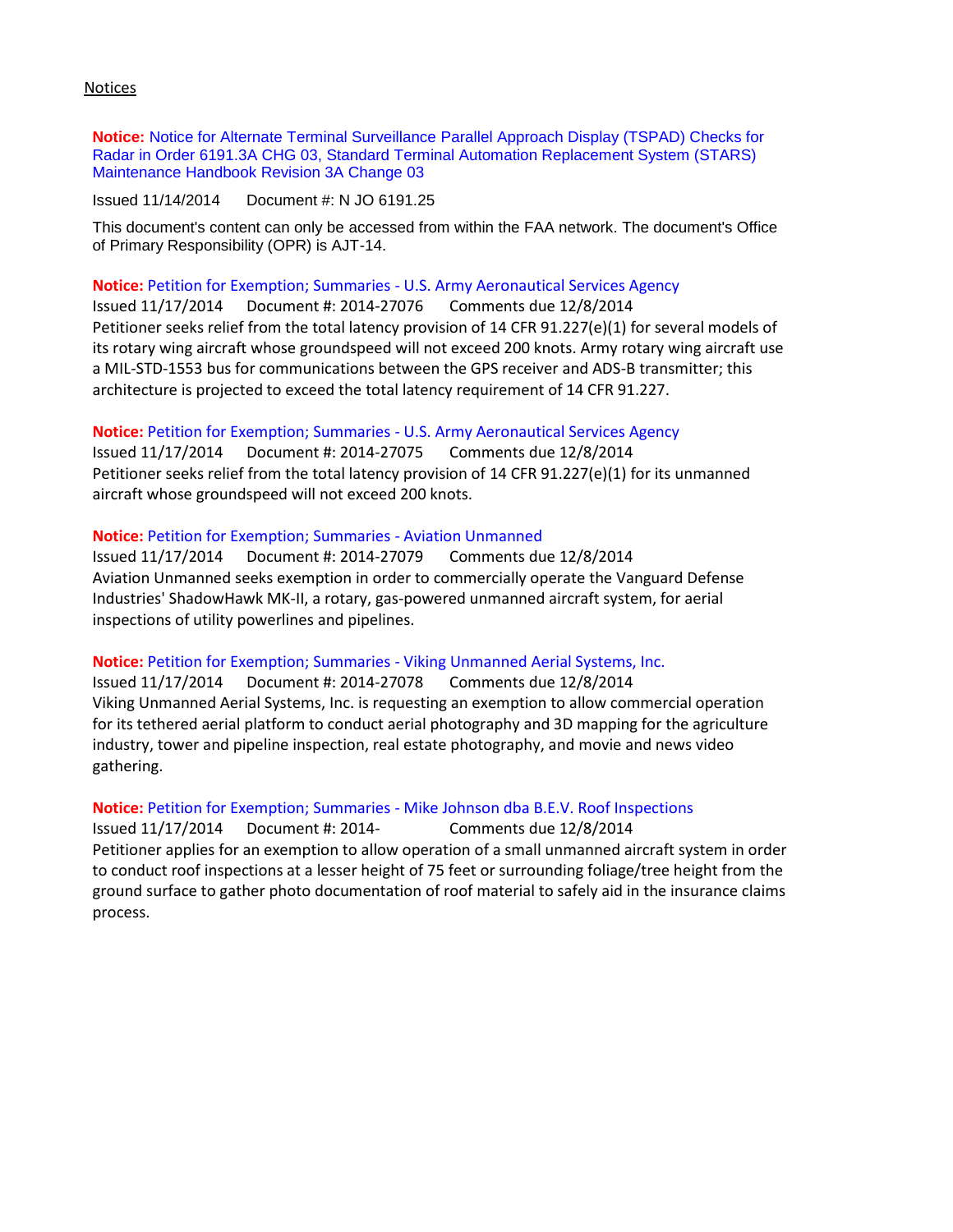# *November 18, 2014*

### Final Policies

**Final Policy:** [Deviation to Federal Aviation Administration \(FAA\) Order 8100.8D: Three-Month](http://rgl.faa.gov/Regulatory_and_Guidance_Library/rgPolicy.nsf/0/01460991FBBDDDAC86257D9300723440?OpenDocument)  [Extension for Individuals Required to Complete Structures and Electrical Systems Recurrent](http://rgl.faa.gov/Regulatory_and_Guidance_Library/rgPolicy.nsf/0/01460991FBBDDDAC86257D9300723440?OpenDocument)  [Technical Training](http://rgl.faa.gov/Regulatory_and_Guidance_Library/rgPolicy.nsf/0/01460991FBBDDDAC86257D9300723440?OpenDocument)

Issued 11/14/2014 Policy #: AIR100-14-140-DM24

This memorandum allows designated engineering representatives (DER) and Organization Designation Authorization (ODA) engineering unit members (UM) who are required to complete Structures and/or Electrical Systems online recurrent technical training in 2014 additional time to complete that training.

**Final Policy:** [Relieving the Requirement for Initial Designated Engineering Representative \(DER\)](http://rgl.faa.gov/Regulatory_and_Guidance_Library/rgPolicy.nsf/0/CE71AF82A86BE69F86257D930071DCF4?OpenDocument)  [Training for Former Federal Aviation Administration \(FAA\) Employees](http://rgl.faa.gov/Regulatory_and_Guidance_Library/rgPolicy.nsf/0/CE71AF82A86BE69F86257D930071DCF4?OpenDocument) Issued 11/17/2014 Policy #: AIR100-14-140-DM25

This memorandum relieves certain former FAA employees from taking the initial DER training as required by FAA Order 8100.8, paragraph 802a, before becoming a DER.

### *November 19, 2014*

### Proposed Rule

**NPRM AD:** [Company Name Aircraft/Engine Model Airplanes/Helicopters/Engines/Etc.](https://www.federalregister.gov/agencies/federal-aviation-administration)

Issued M/D/YYYY Docket #: FAA-####-#### Comments due M/D/YYYY One sentence description of what the proposed AD will do. Usually found in the first paragraph of the description on the Federal Register page. (This proposed AD will require….)

### **NPRM:** [Establishment of Class E Airspace: Bend, OR](https://www.federalregister.gov/articles/2014/11/19/2014-27295/proposed-establishment-of-class-e-airspace-bend-or)

Issued 11/19/2014 Document #: 2014-27295 Comments due 1/5/2015 This action proposes to establish Class E airspace at Bend, OR, to facilitate vectoring of Instrument Flight Rules (IFR) aircraft under control of Seattle Air Route Traffic Control Center (ARTCC).

### **NPRM:** [Establishment of Class E Airspace: Seattle, WA](https://www.federalregister.gov/articles/2014/11/19/2014-27315/proposed-establishment-of-class-e-airspace-seattle-wa)

Issued 11/19/2014 Document #: 2014-27315 Comments due 1/5/2015 This action proposes to establish Class E airspace at Seattle, WA, to facilitate vectoring of Instrument Flight Rules (IFR) aircraft under control of Seattle Air Route Traffic Control Center (ARTCC).

### **NPRM:** [Establishment of Class E Airspace: Spokane, WA](https://www.federalregister.gov/articles/2014/11/19/2014-27318/proposed-establishment-of-class-e-airspace-spokane-wa)

Issued 11/19/2014 Document #: 2014-27318 Comments due 1/5/2015 This action proposes to establish Class E airspace at Spokane, WA, to facilitate vectoring of Instrument Flight Rules (IFR) aircraft under control of Seattle Air Route Traffic Control Center (ARTCC).

### **Notices**

**Notice:** [Agency Information Collection Activities: AVIATOR Customer Satisfaction Survey](https://www.federalregister.gov/articles/2014/11/19/2014-27302/agency-information-collection-activities-requests-for-comments-clearance-of-renewed-approval-of)

Issued 11/19/2014 Document #: 2014-27302 Comments due 12/19/2014 This document describes and solicits comments on a request to renew information collection activity to determine how satisfied applicants are with the automated staffing solution that the FAA has submitted to the OMB.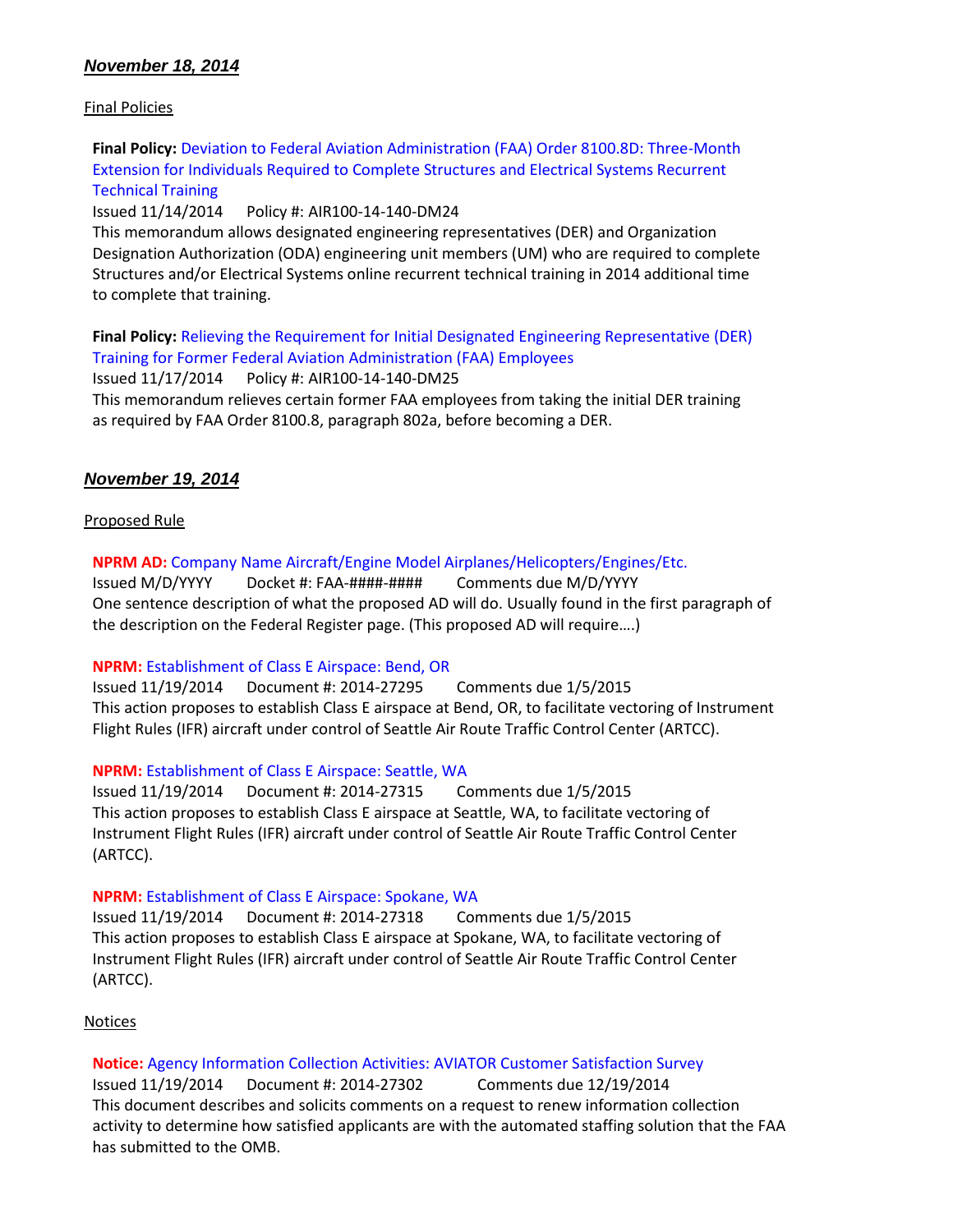### **Notice:** [Agency Information Collection Activities: License Requirements for Operation of a Launch](https://www.federalregister.gov/articles/2014/11/19/2014-27301/agency-information-collection-activities-requests-for-comments-clearance-of-renewed-approval-of)  [Site](https://www.federalregister.gov/articles/2014/11/19/2014-27301/agency-information-collection-activities-requests-for-comments-clearance-of-renewed-approval-of)

Issued 11/19/2014 Document #: 2014-27301 Comments due 12/24/2014 This document describes and solicits comments on a request to renew information collection activity concerning launch site location analysis that the FAA has submitted to the OMB.

# **Notice:** [Agency Information Collection Activities: Protection of Voluntarily Submitted Information](https://www.federalregister.gov/articles/2014/11/19/2014-27298/agency-information-collection-activities-requests-for-comments-clearance-of-renewed-approval-of) Issued 11/19/2014 Document #: AAA-####-#### Comments due 12/19/2014 This document describes and solicits comments on a request to renew information collection activity concerning protection of voluntarily submitted information that the FAA has submitted to the OMB.

### **Notice:** [Agency Information Collection Activities: Reporting of Information Using Special](https://www.federalregister.gov/articles/2014/11/19/2014-27303/agency-information-collection-activities-requests-for-comments-clearance-of-renewed-approval-of)  [Airworthiness Information Bulletin](https://www.federalregister.gov/articles/2014/11/19/2014-27303/agency-information-collection-activities-requests-for-comments-clearance-of-renewed-approval-of)

Issued 11/19/2014 Document #: 2014-27303 Comments due 12/19/2014 This document describes and solicits comments on a request to renew information collection activity concerning reporting of information using special airworthiness information bulletins that the FAA has submitted to the OMB.

### **Notice:** [Agency Information Collection Activities: Reporting of Laser Illumination of Aircraft](https://www.federalregister.gov/articles/2014/11/19/2014-27299/agency-information-collection-activities-requests-for-comments-clearance-of-renewed-approval-of)

Issued 11/19/2014 Document #: 2014-27299 Comments due 12/19/2014 This document describes and solicits comments on a request to renew information collection activity concerning the reporting of unauthorized illumination of aircraft by lasers that the FAA has submitted to the OMB.

# **Notice:** [Agency Information Collection Activities: Special Awareness Training for the Washington,](https://www.federalregister.gov/articles/2014/11/19/2014-27304/agency-information-collection-activities-requests-for-comments-clearance-of-renewed-approval-of)  [DC, Metropolitan Area](https://www.federalregister.gov/articles/2014/11/19/2014-27304/agency-information-collection-activities-requests-for-comments-clearance-of-renewed-approval-of)

Issued 11/19/2014 Document #: 2014-27304 Comments due 12/19/2014 This document describes and solicits comments on a request to renew information collection activity concerning Special Awareness Training for the Washington, DC, Metropolitan Area that the FAA has submitted to the OMB.

# **Meeting:** [39th Meeting: RTCA Special Committee 206, Aeronautical Information and](https://www.federalregister.gov/articles/2014/11/19/2014-27319/39th-meeting-rtca-special-committee-206-aeronautical-information-and-meteorological-data-link)  Meteorological [Data Link Services](https://www.federalregister.gov/articles/2014/11/19/2014-27319/39th-meeting-rtca-special-committee-206-aeronautical-information-and-meteorological-data-link)

Meeting dates 12/8/2014 through 12/12/2014 Meeting times 10:00am-5:00pm Monday 8:30am-5:00pm Tuesday-Thursday, and 8:30am-11:00am Friday

This notice advises the public of the thirty-ninth meeting of the RTCA Special Committee 206, Aeronautical Information and Meteorological Data Link Services.

**Meeting:** [Second Meeting: RTCA Special Committee 232, Airborne Selective Calling Equipment](https://www.federalregister.gov/articles/2014/11/19/2014-27307/second-meeting-rtca-special-committee-232-airborne-selective-calling-equipment) Meeting dates 12/10/2014 through 12/12/2014 Meeting times 9:00am-5:00pm Wednesday-Thursday 9:00am-12:00pm Friday This notice advises the public of the second meeting of RTCA Special Committee 232, Airborne Selective Calling Equipment.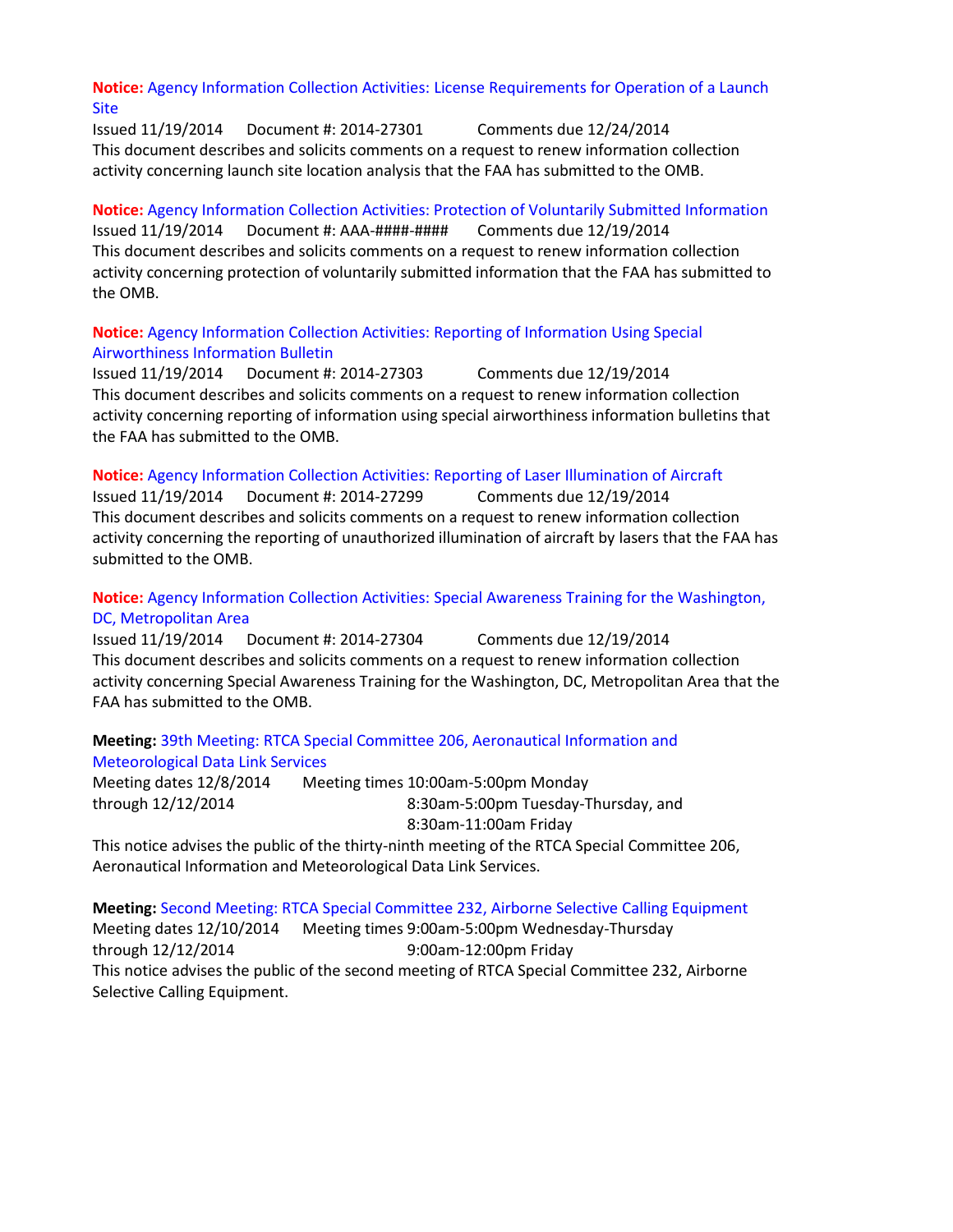# *November 20, 2014*

Rules

### **AD:** [Agusta A109E, A109K2, A119, and AW119 MKII Helicopters](https://www.federalregister.gov/articles/2014/11/20/2014-26825/airworthiness-directives-agusta-spa-helicopters-type-certificate-currently-held-by-agustawestland)

Issued 11/20/2014 Docket #: FAA-2014-0472 Effective date 12/26/2014 This AD requires repetitively performing a magnetic particle inspection of the Gleason crown for a crack.

### **AD:** [Airbus A318, A319, A320-211, -212, -214, -231, -232, -233, and A321 Airplanes](https://www.federalregister.gov/articles/2014/11/20/2014-26984/airworthiness-directives-airbus-airplanes)

Issued 11/20/2014 Docket #: FAA-2014-0449 Effective date 12/26/2014 This AD requires an inspection to identify the part numbers of main landing gear (MLG) retraction actuators and replacement of certain MLG retraction actuators.

### **AD:** [Bombardier CL-600-2B19 Airplanes](https://www.federalregister.gov/articles/2014/11/20/2014-26985/airworthiness-directives-bombardier-inc-airplanes)

Issued 11/20/2014 Docket #: FAA-2014-0489 Effective date 12/26/2014 This AD requires modifying the main landing gear (MLG) by installing a new bracket on the left and right lower aft-wing planks.

### **AD:** [Boeing 777-200LR, -300, -300ER, and 777F Airplanes](https://www.federalregister.gov/articles/2014/11/20/2014-26831/airworthiness-directives-the-boeing-company-airplanes)

Issued 11/20/2014 Docket #: FAA-2014-0256 Effective date 12/26/2014 This AD requires an inspection to determine the pitch rate sensor (PRS) part number, and replacement if necessary.

### Proposed Rule

### **NPRM:** [Establishment of Class E Airspace; Tribune, KS](https://www.federalregister.gov/articles/2014/11/20/2014-27537/proposed-establishment-of-class-e-airspace-tribune-ks)

Issued 11/20/2014 Docket #: FAA-2014-0744 Comments due 1/5/2015 This action proposes to establish Class E airspace at Tribune, KS. Controlled airspace is necessary to accommodate new Standard Instrument Approach Procedures (SIAPs) at Tribune Municipal Airport.

# Legal Interpretations

**Legal Interpretation:** [Effect of the amendment to Standard 2.1.10 in Annex 1 to the Convention on](http://www.faa.gov/about/office_org/headquarters_offices/agc/pol_adjudication/agc200/interpretations/data/interps/2014/Groves%20-%20(2014)%20Legal%20Interpretation.pdf)  [International Civil Aviation on pilot pairing requirements in title 14 of the Code of Federal](http://www.faa.gov/about/office_org/headquarters_offices/agc/pol_adjudication/agc200/interpretations/data/interps/2014/Groves%20-%20(2014)%20Legal%20Interpretation.pdf)  **[Regulations](http://www.faa.gov/about/office_org/headquarters_offices/agc/pol_adjudication/agc200/interpretations/data/interps/2014/Groves%20-%20(2014)%20Legal%20Interpretation.pdf)** 

Issued 11/19/2014 Regulation #: Standard 2.1.10 in Annex 1 to the Convention on International Civil Aviation; 49 U.S.C. § 44729(c)(l); and 14 CFR §§ 61.3G)(2), 61.77(g) and 121.383(d)(2) and (e)(2)

This legal interpretation responds to a question regarding Federal Aviation Administration (FAA) action in response to a recent amendment to Standard 2.1.10 in Annex 1 (Personnel Licensing) to the Convention on International Civil Aviation.

**Legal Interpretation:** [Types of Drug Testing Required](http://www.faa.gov/about/office_org/headquarters_offices/agc/pol_adjudication/agc200/interpretations/data/interps/2014/Schaff-DynamicAirways%20-%20(2014)%20Legal%20Interpretation.pdf)

Issued 11/19/2014 Regulation #: 14 CFR § 120 .109 This legal interpretation responds to a letter requesting clarification of when a safety-sensitive employee is "hired" for pre-employment drug testing purposes under Title 14 Code of Federal Regulations § 120 .109( a).

**Legal Interpretation:** [Identification Plates Not Produced by an Original Equipment Manufacturer](http://www.faa.gov/about/office_org/headquarters_offices/agc/pol_adjudication/agc200/interpretations/data/interps/2014/Hofmann-Vexa%20-%20(2014)%20Legal%20Interpretation.pdf) Issued 11/17/2014 Regulation #: 14 CFR § § 21. 8 and 21.9 This legal interpretation responds to a question asking how an installer determines whether a

reproduction plate is eligible for installation on a type certificated product.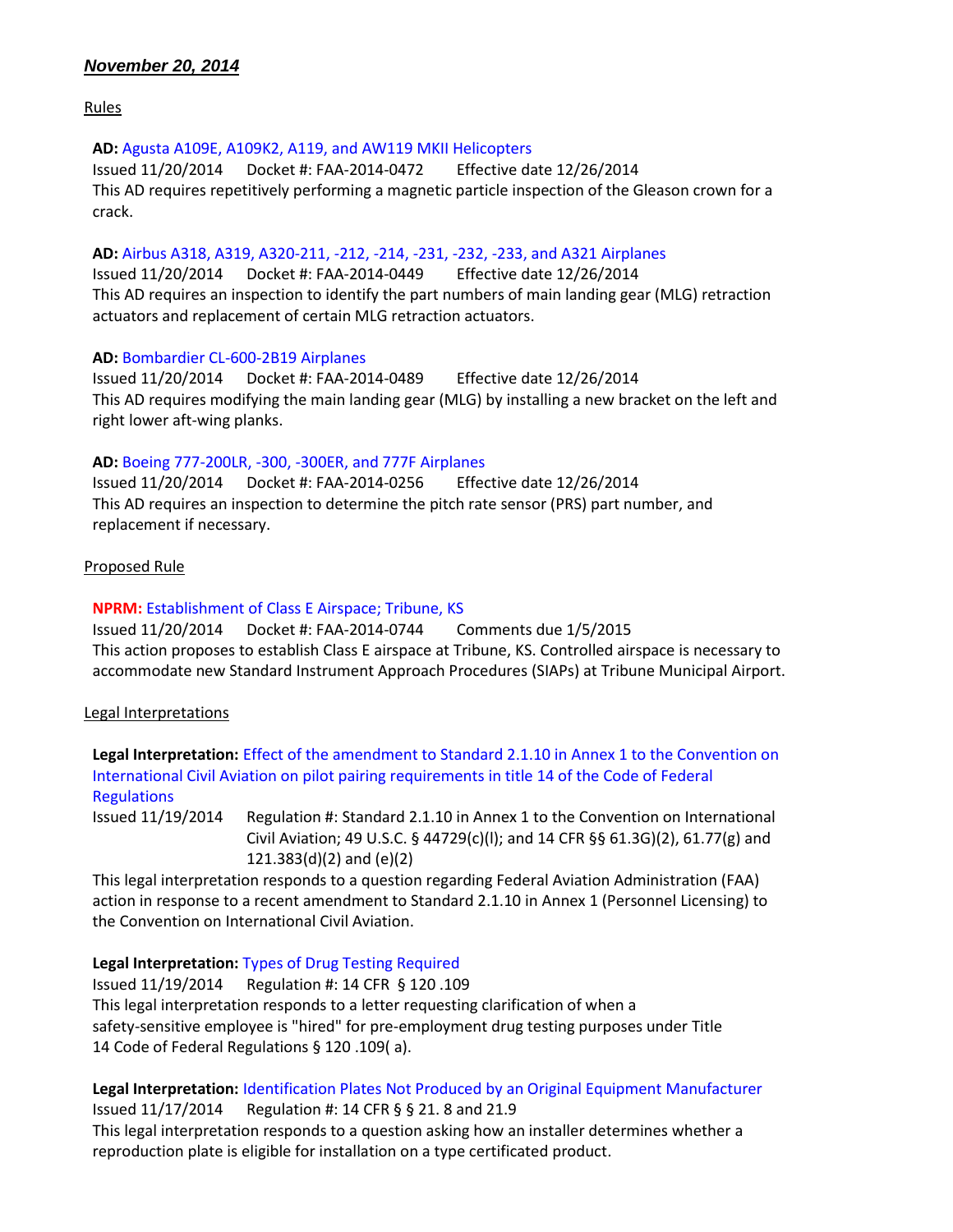### **Legal Interpretation:** [Use of device to prevent seat from reclining](http://www.faa.gov/about/office_org/headquarters_offices/agc/pol_adjudication/agc200/interpretations/data/interps/2014/Jimenez%20-%20(2014)%20Legal%20Interpretation.pdf)

Issued 11/17/2014 Regulation #: 14 CFR parts 25 and 91

This legal interpretation responds to a question asking (1) whether it is illegal to interfere with "certified components of an aircraft"; (2) whether it would violate FAA regulations to "attach a device to an aircraft seat that interferes with [the seat's] ability to function as designed"; and (3) whether the knee defender "is a safety issue," and as such should be banned immediately.

### **Legal Interpretation:** [Reporting disrupted sleep opportunity](http://www.faa.gov/about/office_org/headquarters_offices/agc/pol_adjudication/agc200/interpretations/data/interps/2014/McEldowney%20-%20(2014)%20Legal%20Interpretation.pdf)

Issued 11/13/2014 Regulation #: 14 CFR § 117 .25 This legal interpretation responds to a letter asking whether a company requirement to report lack of a sleep opportunity would interrupt a rest period taken under 14 C.F.R. § 117 .25.

### **Notices**

**Notice:** [Notice of Release From Federal Grant Assurance Obligations for Reno-Tahoe International](https://www.federalregister.gov/articles/2014/11/20/2014-27559/notice-of-release-from-federal-grant-assurance-obligations-for-reno-tahoe-international-airport-reno)  [Airport, Reno, Nevada](https://www.federalregister.gov/articles/2014/11/20/2014-27559/notice-of-release-from-federal-grant-assurance-obligations-for-reno-tahoe-international-airport-reno)

Issued 11/20/2014 Document #: 2014-27559 Comments due 12/22/2014 The Federal Aviation Administration (FAA) proposes to rule and invites public comment on the application for a release of 23,974 square feet (approximately .55 acres) of airport property at Reno-Tahoe International Airport, Reno, Nevada from all conditions contained in the Grant Assurances since the parcel of land is not needed for airport purposes.

# **Meeting:** [Third Meeting: RTCA Special Committee 231, Special Committee 231 TAWS-GPWS](https://www.federalregister.gov/articles/2014/11/20/2014-27555/third-meeting-rtca-special-committee-231-special-committee-231-taws-gpws)

Meeting date 1/6/2015 through 1/8/2015 Meeting times 9:00am-5:00pm EST This notice advises the public of the third meeting of the RTCA Special Committee 231, TAWS-GPWS.

# *November 21, 2014*

Rules

### **AD:** [Pratt & Whitney PW4074, PW4074D, PW4077, PW4077D, PW4084D, PW4090, and PW4090-3](https://www.federalregister.gov/articles/2014/11/21/2014-27354/airworthiness-directives-pratt-and-whitney-division-turbofan-engines)  [Turbofan Engines](https://www.federalregister.gov/articles/2014/11/21/2014-27354/airworthiness-directives-pratt-and-whitney-division-turbofan-engines)

Issued 11/21/2014 Docket #: FAA-2013-0072 Effective date 12/26/2014 This AD supersedes AD 2013-15-09 and expands the applicability to include additional part numbers (P/Ns), requires removal of the mating hardware if the second-stage high-pressure turbine (HPT) air seal is found with a through-crack, and adds a mandatory terminating action.

# **Final Rule:** [Amendment of Class E Airspace; Lakeport, CA](https://www.federalregister.gov/articles/2014/11/21/2014-26860/amendment-of-class-e-airspace-lakeport-ca)

Issued 11/21/2014 Docket #: FAA-2014-0309 Effective date 1/8/2015 This action amends Class E airspace at Lakeport, CA. Controlled airspace is necessary to accommodate Area Navigation (RNAV) Global Positioning System (GPS) standard instrument approach procedures at Lampson Field.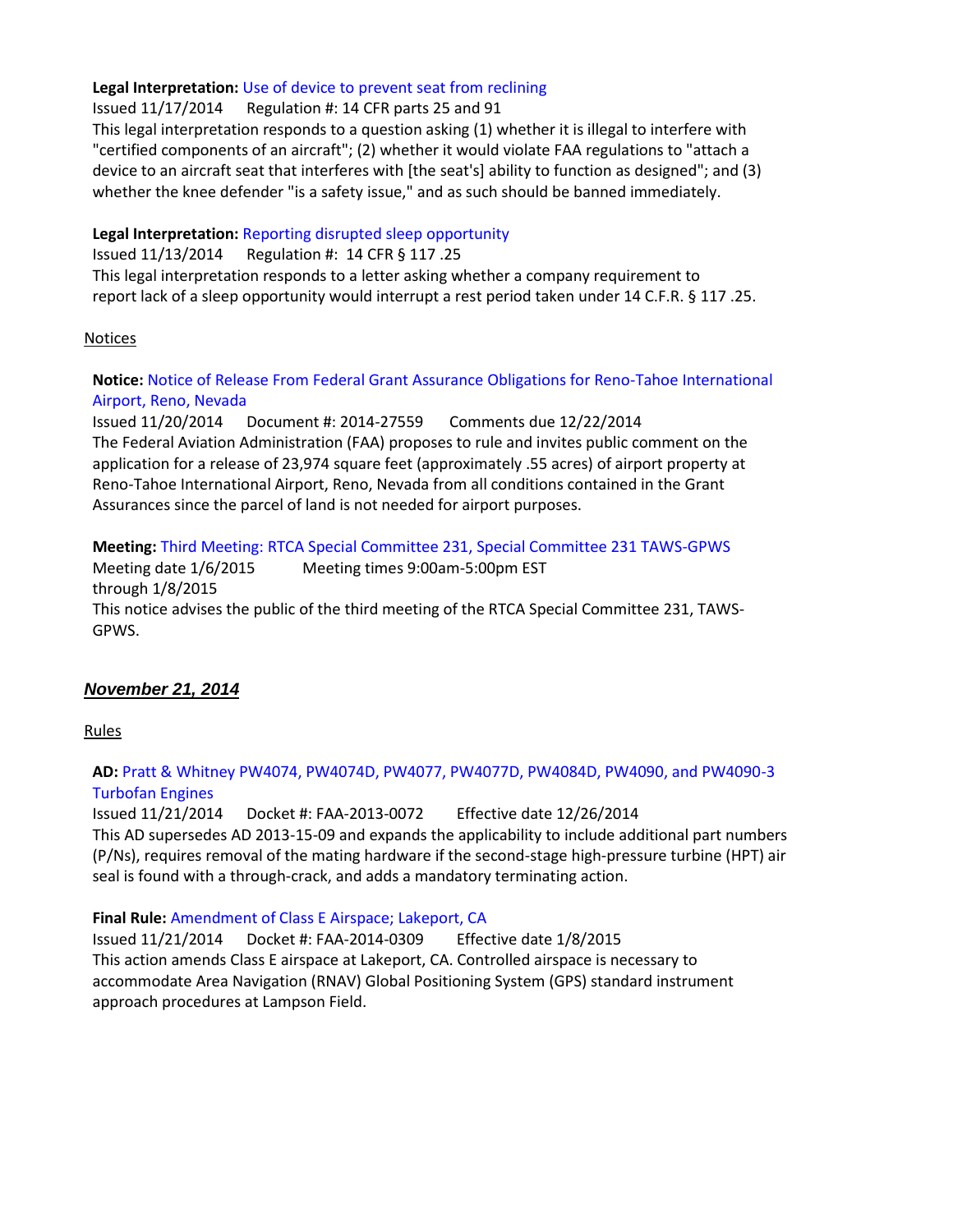### Proposed Rule

**NPRM AD:** [Airbus A300 B4-600, B4-600R, F4-600R, A300-600, and A310 Airplanes](https://www.federalregister.gov/articles/2014/11/21/2014-27631/airworthiness-directives-airbus-airplanes)

Issued 11/21/2014 Docket #: FAA-2014-0775 Comments due 1/5/2015 This proposed AD would require installation of new bracket assemblies to ensure adequate clearance between the wiring and the structure, and installation of protective split sleeves as mechanical protection to the electrical harnesses.

### **Notices**

**Meeting:** [Aviation Rulemaking Advisory Committee](https://www.federalregister.gov/articles/2014/11/21/2014-27602/aviation-rulemaking-advisory-committee-meeting) Meeting date 12/18/2014 Meeting time 1:00pm EST This notice advises the public of a meeting of the ARAC.

**Meeting:** [Twenty-Ninth Meeting: RTCA Special Committee 224, Airport Security Access Control](https://www.federalregister.gov/articles/2014/11/21/2014-27545/twenty-ninth-meeting-rtca-special-committee-224-airport-security-access-control-systems)  **[Systems](https://www.federalregister.gov/articles/2014/11/21/2014-27545/twenty-ninth-meeting-rtca-special-committee-224-airport-security-access-control-systems)** 

Meeting date 12/10/2014 Meeting times 10:00am-2:00pm EST This notice advises the public of the twenty-ninth meeting of the RTCA Special Committee 224, Airport Security Access Control Systems.

### *November 24, 2014*

Notices

**Notice:** [Notice of Passenger Facility Charge \(PFC\) Approvals and Disapprovals](https://www.federalregister.gov/articles/2014/11/24/2014-27804/notice-of-passenger-facility-charge-pfc-approvals-and-disapprovals) Issued 11/24/2014 Document #: 2014-27804 Effective date 7/1/2034 Monthly Notice Of PFC Approvals And Disapprovals. In July 2014, There Were Seven Applications Approved. Additionally, 12 Approved Amendments To Previously Approved Applications Are Listed.

**Notice:** [Notice of Passenger Facility Charge \(PFC\) Approvals and Disapprovals](https://www.federalregister.gov/articles/2014/11/24/2014-27791/notice-of-passenger-facility-charge-pfc-approvals-and-disapprovals) Issued 11/24/2014 Document #: 2014-27791 Effective date 12/1/2023 Monthly Notice Of PFC Approvals And Disapprovals. In August 2014, There Were Five Applications Approved. Additionally, 12 Approved Amendments To Previously Approved Applications Are Listed.

**Notice:** [Agency Information Collection Activities: Commercial Space Transportation Reusable](https://www.federalregister.gov/articles/2014/11/24/2014-27802/agency-information-collection-activities-requests-for-comments-clearance-of-renewed-approval-of)  [Launch Vehicle and Reentry Licensing Regulation](https://www.federalregister.gov/articles/2014/11/24/2014-27802/agency-information-collection-activities-requests-for-comments-clearance-of-renewed-approval-of) Issued 11/24/2014 Document #: 2014-27802 Comments due 12/24/2014 This document describes and solicits comments on a request to renew information collection activity concerning Commercial Space Transportation Reusable Launch Vehicle and Reentry Licensing Regulation that the FAA has submitted to the OMB.

**Notice:** [Agency Information Collection Activities: General Operating and Flight Rules](https://www.federalregister.gov/articles/2014/11/24/2014-27797/agency-information-collection-activities-requests-for-comments-clearance-of-renewed-approval-of) Issued 11/24/2014 Document #: 2014-27797 Comments due 12/24/2014 This document describes and solicits comments on a request to renew information collection activity concerning general operating and flight rules that the FAA has submitted to the OMB.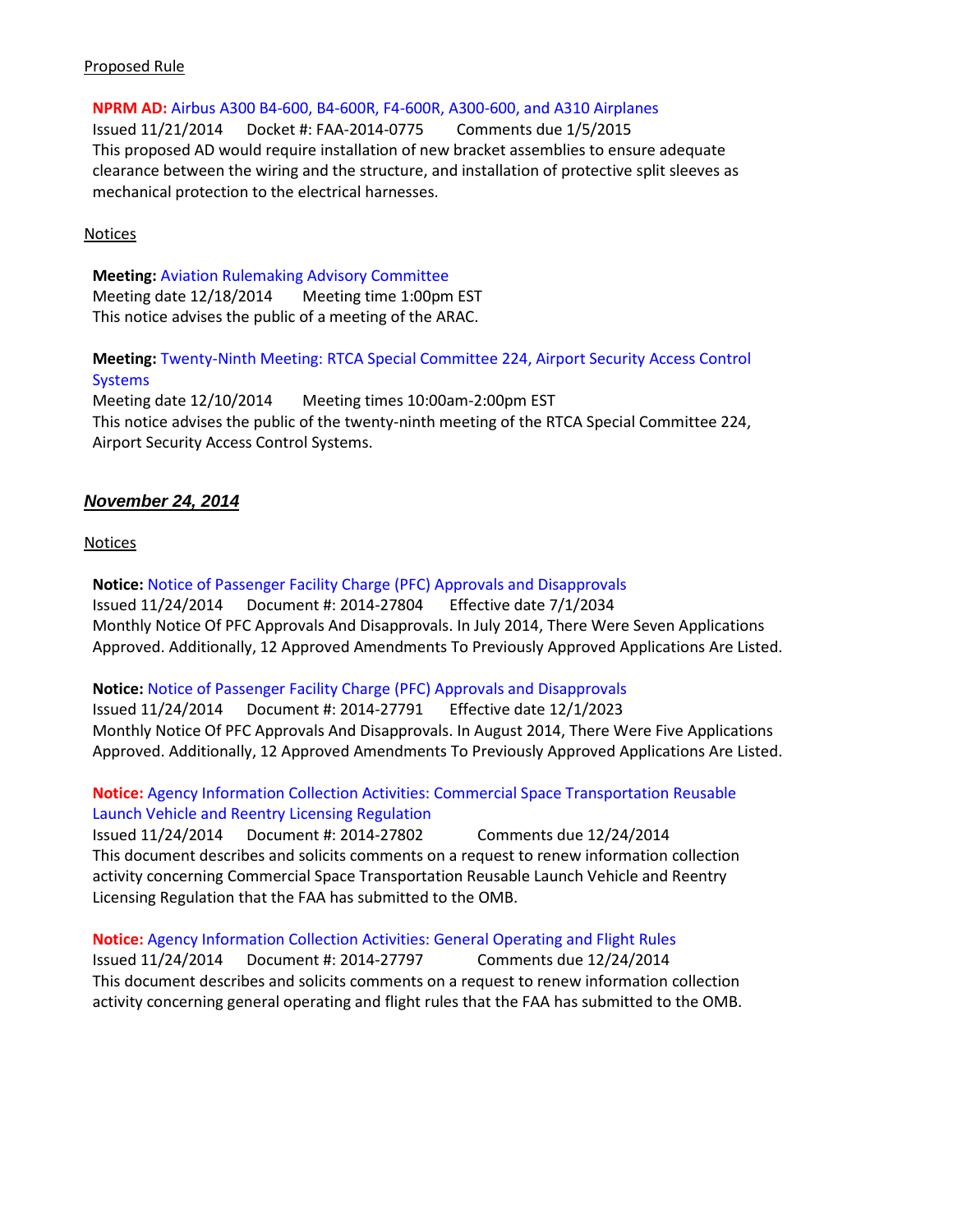# *November 25, 2014*

### Flight Standards Information Management System (FSIMS)

# **FSIMS:** [Aircraft Evaluation Group Personnel Evaluating the Acceptability of Instructions for Continued](http://fsims.faa.gov/PICDetail.aspx?docId=8900.1,Vol.8,Ch5,Sec14)

[Airworthiness \(ICA\)](http://fsims.faa.gov/PICDetail.aspx?docId=8900.1,Vol.8,Ch5,Sec14) Issued 11/17/2014 8900.1 Change 367; This section provides guidance on determining project involvement through the instructions for continued airworthiness (ICA) review and acceptance process.

### Notices

# **Notice:** [Random Drug and Alcohol Testing Percentage Rates of Covered Aviation Employees for the](https://www.federalregister.gov/articles/2014/11/25/2014-27829/random-drug-and-alcohol-testing-percentage-rates-of-covered-aviation-employees-for-the-period-of)  [Period of January 1, 2015, Through December 31, 2015](https://www.federalregister.gov/articles/2014/11/25/2014-27829/random-drug-and-alcohol-testing-percentage-rates-of-covered-aviation-employees-for-the-period-of)

Issued 11/25/2014 Document #: 2014-27829

The FAA has determined that the minimum random drug and alcohol testing percentage rates for the period January 1, 2015, through December 31, 2015, will remain at 25 percent of safetysensitive employees for random drug testing and 10 percent of safety-sensitive employees for random alcohol testing.

### **Notice:** [Final Decision on Proposed Airport Access Restriction](https://www.federalregister.gov/articles/2014/11/25/2014-27815/notice-of-final-decision-on-proposed-airport-access-restriction)

Issued 11/25/2014 Document #: 2014-27815

The FAA has completed its review of the application for an airport noise and access restriction submitted by Los Angeles World Airports (LAWA) for the Los Angeles International Airport (LAX). The FAA determined that the application does not provide substantial evidence that the proposed restriction meets three of the six statutory conditions for approval under the Airport Noise and Capacity Act of 1990 (ANCA).

# *November 26, 2014*

Rules

# **AD[: Airbus A330-201, -202, -203, -223, -243, -301, -302, -303, -321, -322, -323, -341, -342, and -](https://www.federalregister.gov/articles/2014/11/26/2014-27360/airworthiness-directives-airbus-airplanes) [343; and A340-200 and -300 Airplanes](https://www.federalregister.gov/articles/2014/11/26/2014-27360/airworthiness-directives-airbus-airplanes)**

Issued 11/26/2014 Docket #: FAA-2014-0425 Effective date 12/31/2014 This AD supersedes AD 2012-06-19 and requires an inspection of the part number and serial number of the NLG main fitting and NLG sliding tube; for affected parts, this new AD requires a magnetic particle inspection (MPI) for cracks, and flap peening and replacement if necessary. This new AD also requires, for certain parts, additional inspections for damage and cracking. This new AD also adds airplanes to the applicability.

### **AD[: Airbus A330-200 and -300, and A340-200 and -300 Airplanes](https://www.federalregister.gov/articles/2014/11/26/2014-26986/airworthiness-directives-airbus-airplanes)**

Issued 11/26/2014 Docket #: FAA-2014-0132 Effective date 12/31/2014 This AD supersedes AD 2004-16-01 and requires repetitive draining of any fluid from the retraction actuator piston rod internal volume and sealing of the vent hole; repetitive ultrasonic inspections of the upper end of the piston rods, and corrective actions if necessary; a one-time ultrasonic inspection (longitudinal and circumferential) of the full length of the piston rod, and corrective actions if necessary; and a terminating modification of the left-hand and right-hand MLG retraction actuators.

### **AD[: Bombardier DHC-8-400 Airplanes](https://www.federalregister.gov/articles/2014/11/26/2014-27357/airworthiness-directives-bombardier-inc-airplanes)**

Issued 11/26/2014 Docket #: FAA-2014-0191 Effective date 12/31/2014 This AD requires installing a restrictor into the engine fuel feed line.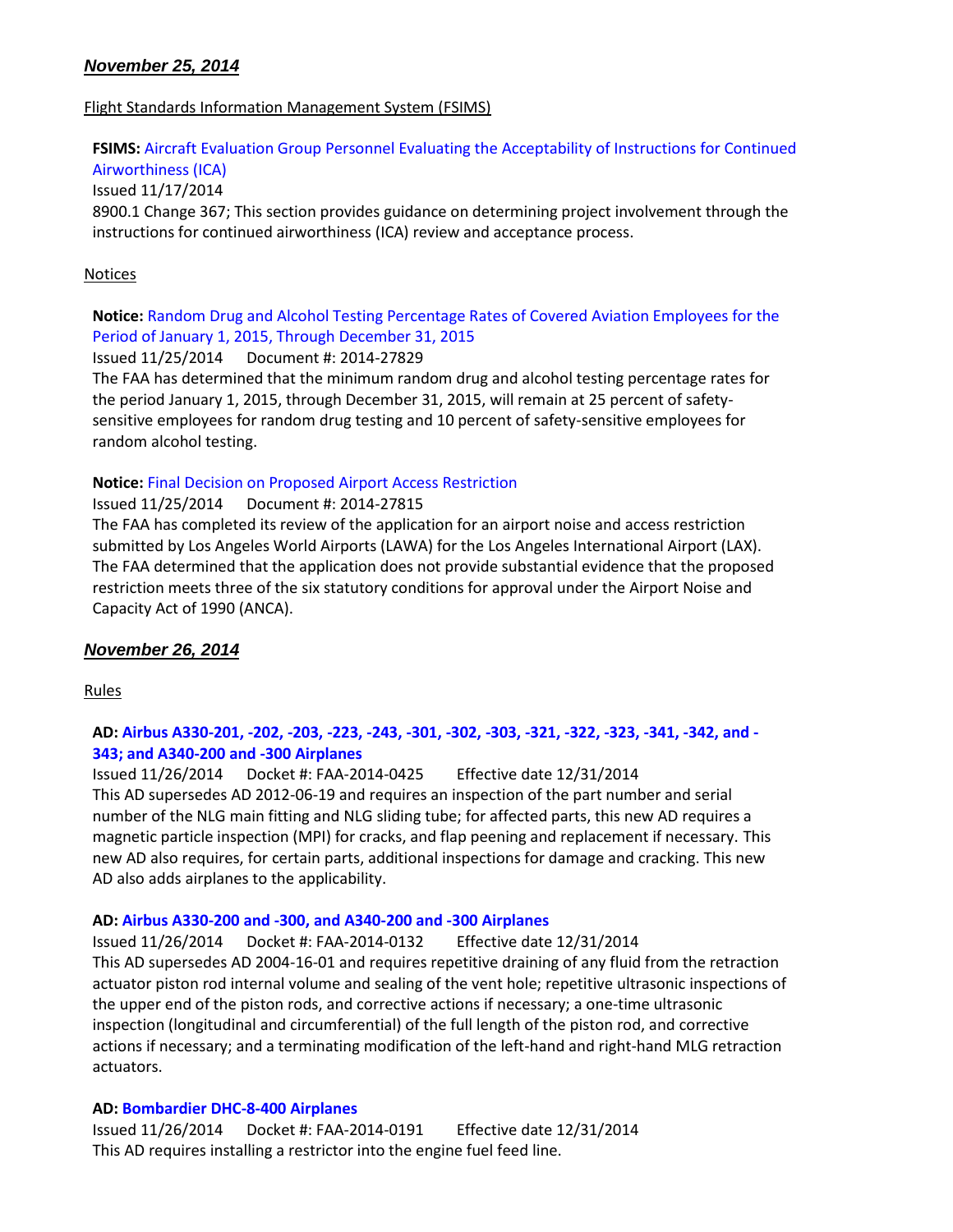### **AD[: Fokker Services B.V. F.28 Mark 0100 Airplanes](https://www.federalregister.gov/articles/2014/11/26/2014-27361/airworthiness-directives-fokker-services-bv-airplanes)**

Issued 11/26/2014 Docket #: FAA-2014-0062 Effective date 12/31/2014 This AD supersedes AD 2000-17-03 and requires installing a new part number NLG unit that terminates the repetitive inspections, and adds airplanes to the applicability.

#### **AD[: Boeing 747-400F Airplanes](https://www.federalregister.gov/articles/2014/11/26/2014-27358/airworthiness-directives-the-boeing-company-airplanes)**

Issued 11/26/2014 Docket #: FAA-2014-0170 Effective date 12/31/2014 This AD supersedes AD 2005-13-05 and requires a second modification, repetitive inspections for cracking, and repair if necessary.

### **AD[: Boeing 787-8 Airplanes](https://www.federalregister.gov/articles/2014/11/26/2014-27359/airworthiness-directives-the-boeing-company-airplanes)**

Issued 11/26/2014 Docket #: FAA-2014-0174 Effective date 12/31/2014 This AD requires replacing the low-pressure oxygen hoses with non-conductive hoses in the crew oxygen system.

#### Proposed Rules

### **SNPRM AD: [Rolls-Royce RB211 Trent 875-17, 877-17, 884-17, 884B-17, 892-17, 892B-17, and 895-](https://www.federalregister.gov/articles/2014/11/26/2014-27929/airworthiness-directives-rolls-royce-plc-turbofan-engines) [17 Turbofan Engines](https://www.federalregister.gov/articles/2014/11/26/2014-27929/airworthiness-directives-rolls-royce-plc-turbofan-engines)**

Issued 11/26/2014 Docket #: FAA-2014-0328 Comments due 12/10/2014 This action revises the NPRM by clarifying the costs of compliance, by clarifying that correction of the unsafe condition can be achieved either by installing upgraded software in the EEC or by installing an EEC with upgraded software incorporated, and by clarifying the installation prohibition statement.

#### **NPRM: [Establishment of Class E Airspace: Key Largo, FL](https://www.federalregister.gov/articles/2014/11/26/2014-27954/proposed-establishment-of-class-e-airspace-key-largo-fl)**

Issued 11/26/2014 Docket #: FAA-2014-0729 Comments due 1/12/2015 This action proposes to establish Class E airspace at Key Largo, FL, to accommodate new Area Navigation (RNAV) Global Positioning System (GPS) Standard Instrument Approach Procedures (SIAPs) serving Ocean Reef Club Airport.

### **NPRM: [Establishment of Class E Airspace: North Adams, MA](https://www.federalregister.gov/articles/2014/11/26/2014-27956/proposed-establishment-of-class-e-airspace-north-adams-ma)**

Issued 11/26/2014 Docket #: FAA-2014-0805 Comments due 1/12/2015 This action proposes to establish Class E Airspace at North Adams, MA, to accommodate new Area Navigation (RNAV) Global Positioning System (GPS) Standard Instrument Approach Procedures (SIAPs) serving Harriman-and-West Airport.

#### **NPRM: [Amendment of Class E Airspace: Zephyrhills, FL](https://www.federalregister.gov/articles/2014/11/26/2014-27958/proposed-amendment-of-class-e-airspace-zephyrhills-fl)**

Issued 11/26/2014 Docket #: FAA-2014-0917 Comments due 1/12/2015 This action proposes to amend Class E Airspace at Zephyrhills, FL, as the Zephyrhills Non-Directional Beacon (NDB) has been decommissioned, requiring airspace redesign at Zephyrhills Municipal Airport.

#### **NPRM: [Establishment of Class E Airspace: Sonora, TX](https://www.federalregister.gov/articles/2014/11/26/2014-27973/proposed-establishment-of-class-e-airspace-sonora-tx)**

Issued 11/26/2014 Docket #: FAA-2014-0247 Comments due 1/12/2015 This action proposes to establish Class E airspace at Sonora, TX. Controlled airspace is necessary to accommodate new Standard Instrument Approach Procedures (SIAP) at JL Bar Ranch Airport.